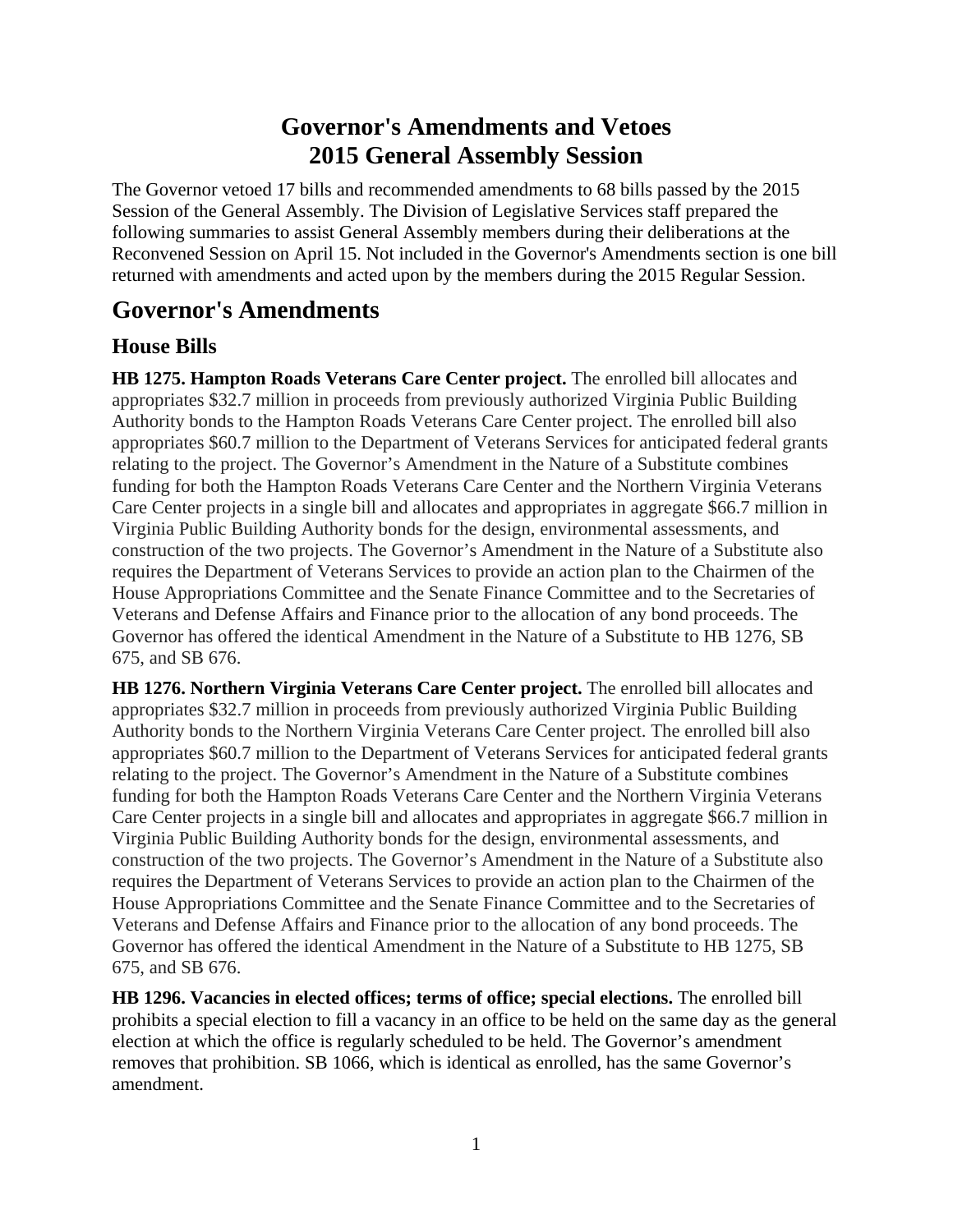**HB 1315. Jury commissioners; list of unqualified persons provided to general registrars.** The enrolled bill has an enactment clause delaying the effective date of the act to July 1, 2016. The first Governor's amendment removes that enactment clause and requires the Department of Elections to review the number of individuals who are identified as not qualified to serve as jurors on the basis of information reported on jury questionnaires and obtained by jury commissioners and to report the number of such individuals to the Chairmen of the House and Senate Committees on Privileges and Elections by December 1, 2015. The second Governor's amendment adds an enactment clause requiring reenactment of the act by the 2016 Session of the General Assembly.

**HB 1402. Highway maintenance payments; bicycle and transit lanes.** The enrolled bill provides that cities and towns that receive highway maintenance payments from the Commonwealth based on moving-lane miles of highway will not have such payments reduced if moving-lane miles of highway are converted to transit-only lanes and allows the City of Richmond to convert such moving-lanes to bicycle lanes and not lose its maintenance payment before July 1, 2016. The bill also directs the Secretary of Transportation to report by December 1, 2015, on an appropriate maintenance formula for bicycle lanes. The Governor's amendment provides, in lieu of the requirement that the City of Richmond's conversion of highways to bicycle lanes occur before July 1, 2016, that as long as conversions are limited to 20 moving-lane miles the City of Richmond will not lose its maintenance payment.

**HB 1444. Vision care plans; reimbursement for services.** The enrolled bill prohibits a participating provider agreement between a vision care plan carrier and an optometrist or ophthalmologist that is entered into, amended, extended, or renewed on or after July 1, 2015, from establishing the fee or rate that the optometrist or ophthalmologist is required to accept for the provision of health care materials or services, or from requiring that an optometrist or ophthalmologist accept the reimbursement paid by the vision care plan carrier as payment in full, unless the services or materials are covered services or covered materials under the applicable vision care plan. The Governor's amendment conforms such date to the bill's delayed effective date of January 1, 2016.

**HB 1457. Direct access to physical therapy.** The enrolled bill provides that a physical therapist who has completed a doctor of physical therapy program approved by the Commission on Accreditation of Physical Therapy Education or who has obtained a certificate of authorization may evaluate and treat patients for up to 30 days after an initial evaluation without a referral if (i) the patient is not receiving care from a licensed health care provider for the symptoms giving rise to the presentation at the time of his presentation to the physical therapist for physical therapy services or (ii) the patient is receiving care from a licensed health care provider at the time of his presentation to the physical therapist for the symptoms giving rise to the presentation for physical therapy services and (a) the patient identifies a health care provider from whom he is currently receiving care, (b) the patient gives written consent for the physical therapist to release all personal health information and treatment records to the identified practitioner, and (c) the physical therapist notifies the identified practitioner no later than 14 days after treatment commences and provides the practitioner with a copy of the initial evaluation along with a copy of the patient history obtained by the physical therapist. The enrolled bill allows a physical therapist who has not completed a doctor of physical therapy program approved by the American Physical Therapy Association or received a certificate of authorization to conduct a one-time evaluation of a patient who has not met the criteria for evaluation and treatment without a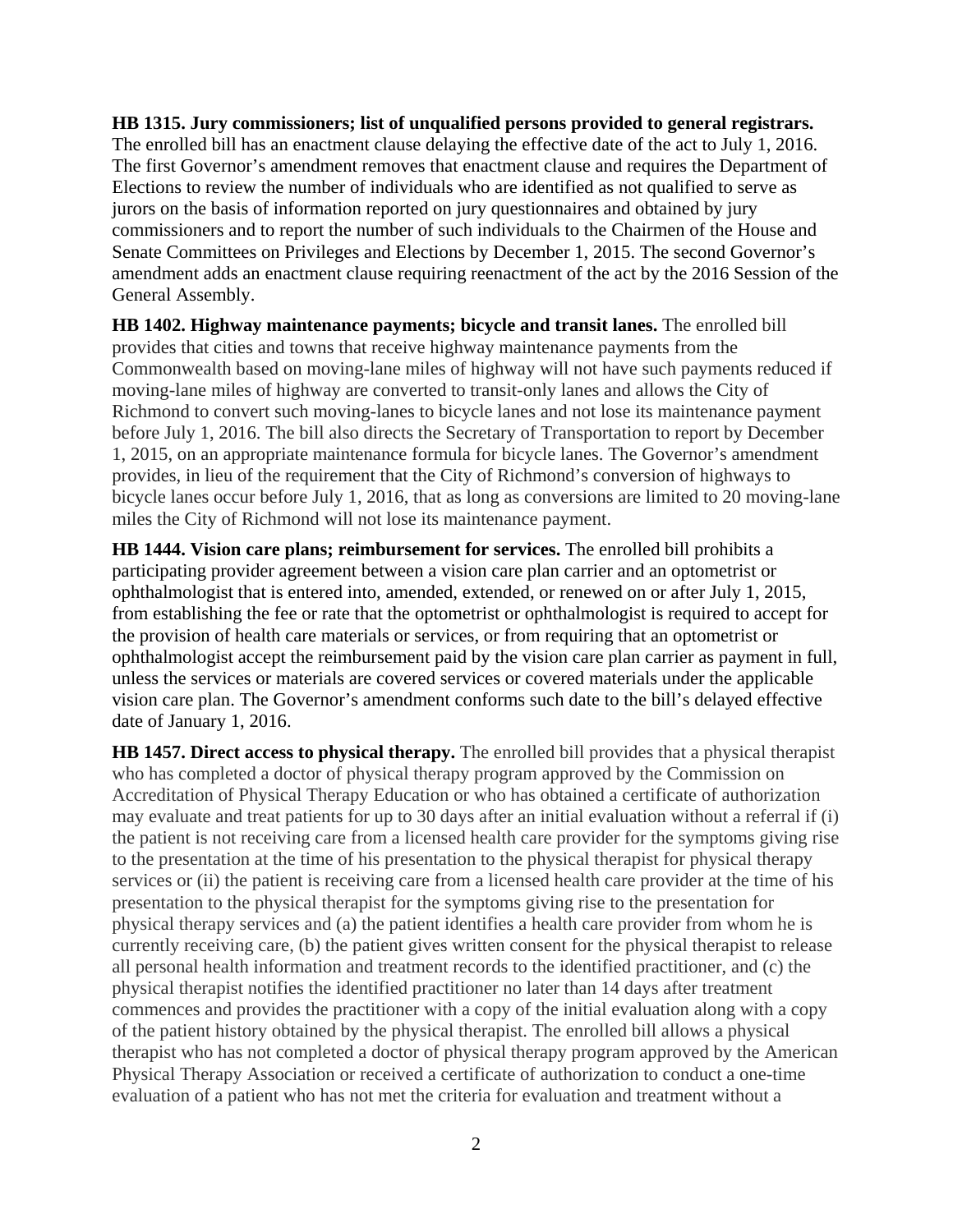referral and direction, provided the physical therapist does not provide treatment. The bill eliminates the requirement for continuing education for physical therapists who have received a certificate of authorization and eliminates the advisory committee established to consult with the Board of Physical Therapy in promulgating regulations for minimum education, training, and experience criteria. The Governor's amendment is technical and corrects the name of the accrediting body for doctor of physical therapy programs referenced in the bill. SB 776, which is identical as enrolled, has the same Governor's amendment.

**HB 1458. Naloxone; administration in cases of opiate overdose.** The enrolled bill provides that a pharmacist may dispense naloxone or other opioid antagonist used for overdose reversal pursuant to an oral, written, or standing order in accordance with protocols developed by the Board of Pharmacy in consultation with the Board of Medicine and the Department of Health, that a person may possess and administer naloxone or other opioid antagonist used for overdose reversal to a person who is believed to be experiencing or about to experience a life-threatening opiate overdose, and that firefighters and law-enforcement officers who have completed a training program may possess and administer naloxone. The enrolled bill also provides that a person who in good faith prescribes, dispenses, or administers naloxone or other opioid antagonist used for overdose reversal in an emergency to an individual who is believed to be experiencing or about to experience a life-threatening opioid overdose shall not be liable for any civil damages for ordinary negligence in acts or omissions resulting from the rendering of such treatment if acting in accordance with the provisions of § 54.1-3408 or in his role as a member of an emergency medical services agency. The Governor's amendments make clear that the oral, written, or standing order pursuant to which a pharmacist dispenses naloxone or other opioid antagonist must be issued by a prescriber and that law-enforcement officers and firefighters who possess and administer naloxone must do so in accordance with protocols developed by the Board of Pharmacy in consultation with the Board of Medicine and the Department of Health. The Governor's amendments also add an emergency clause. SB 1186, which is identical as enrolled, has the same Governor's amendments.

**HB 1564. Schedule I drugs.** The enrolled bill adds N-(1-amino-3-methyl-1-oxobutan-2-yl)-1- (cyclohexylmethyl)indazole-3-carboxamide, N-(1-amino-3-methyl-1-oxobutan-2-yl)-1-(5 fluoropentyl)indazole-3-carboxamide, and 3,4-methylenedioxy-N,N-dimethylcathinone to Schedule I of the Drug Control Act. The Governor's amendment corrects the other name for N- (1-amino-3-methyl-1-oxobutan-2-yl)-1-(5-fluoropentyl)indazole-3-carboxamide listed in the enrolled bill. SB 1380, which is identical as enrolled, has the same Governor's amendment.

**HB 1570. Family day homes and child care centers; licensure; background checks; reporting; notice.** The enrolled bill establishes certain requirements for child care providers, including a requirement for fingerprint-based national criminal history records checks for licensed child day centers and family day homes and a requirement that child day centers and family day homes that contract with the Department of Social Services (the Department) to provide child care services that are funded by the Child Care and Development Block Grant (CCDBG) comply with all requirements established by federal law and regulation. The Governor's amendments require fingerprint-based national criminal history records checks for all licensed and registered child welfare agencies, including child day centers, child-placing agencies, children's residential facilities, family day homes, family day systems, independent foster homes, religious-exempt child day centers, and any child day center or family day home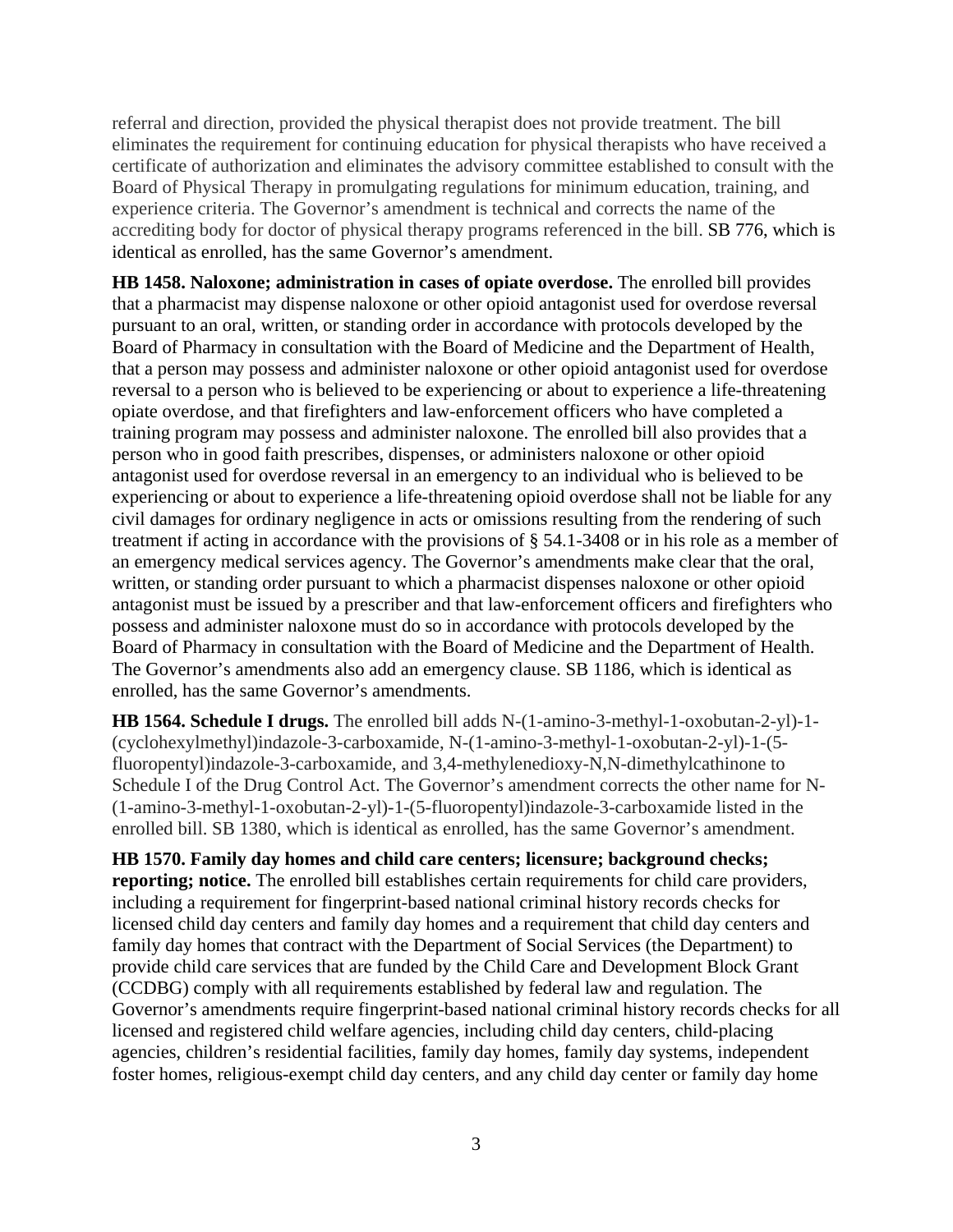that contracts with the Department to provide child care services that are funded by the CCDBG. SB 1168, which is identical as enrolled, has the same Governor's amendments.

### **HB 1601. Uniform Interstate Family Support Act.** Technical amendment.

**HB 1612. School service providers; student personal information.** The enrolled bill requires entities that are contracted to provide online services to public schools and that have access to identifiable student information to maintain certain protections for such information. The Governor's amendments provide that, for students who are less than 18 years of age, parental consent, not the consent of the student, is required to disclose such information.

**HB 1639. DUI; persons convicted under laws of other states or federal law; restricted license; ignition interlock.** The enrolled bill provides that a person convicted in a federal court of an offense substantially similar to Virginia's DUI law may petition the general district court that he be assigned to a certified alcohol safety program and issued a restricted driver's license. Currently, only persons convicted in other states of substantially similar DUI offenses may so petition. The enrolled bill also requires that, as a condition of a restricted license, a person who has been convicted of a substantially similar DUI offense under the laws of another state or the United States be prohibited from operating a motor vehicle that is not equipped with an ignition interlock system. The Governor's amendment adds an emergency clause.

**HB 1673. Government Data Collection and Dissemination Practices Act; collection and use of personal information by law-enforcement agencies.** The enrolled bill provides that, unless a criminal or administrative warrant has been issued, law-enforcement and regulatory agencies shall not use surveillance technology to collect or maintain personal information where such data is of unknown relevance and is not intended for prompt evaluation and potential use regarding suspected criminal activity or terrorism by any individual or organization. The enrolled bill authorizes law-enforcement agencies to collect information from license plate readers, provided that such information is held for no more than seven days and is not subject to any outside inquiries or internal usage, except in the investigation of a crime or missing persons report. After seven days, such collected information must be purged from the system unless it is being utilized in an ongoing investigation. The enrolled bill also adds vehicle license plate numbers and information that affords a basis for inferring an individual's presence at any place to the definition of personal information. The Governor's amendments limit the provisions of the bill to the use of license plate readers instead of surveillance technology, increase the length of time such information may be held from seven to 60 days, and remove vehicle license plate numbers and information that affords a basis for inferring an individual's presence at any place from the definition of personal information. SB 965, which is identical as enrolled, has the same Governor's amendments.

#### **HB 1702. Transfer, etc., of firearms from licensed dealer; criminal history record**

**information.** The enrolled bill provides that a licensed firearms dealer may perform a criminal history record information check before selling, renting, trading, or transferring any firearm owned by the dealer that is not in his inventory. The Governor's Amendment in the Nature of a Substitute adds a provision requiring the Department of State Police to be available to perform background checks for nondealer sales at gun shows that process a minimum of 100 transactions per show if requested by a party involved in a transaction. This provision will become effective only if the U.S. Department of Justice approves the policies and procedures that the Department of State Police will use to implement the provisions.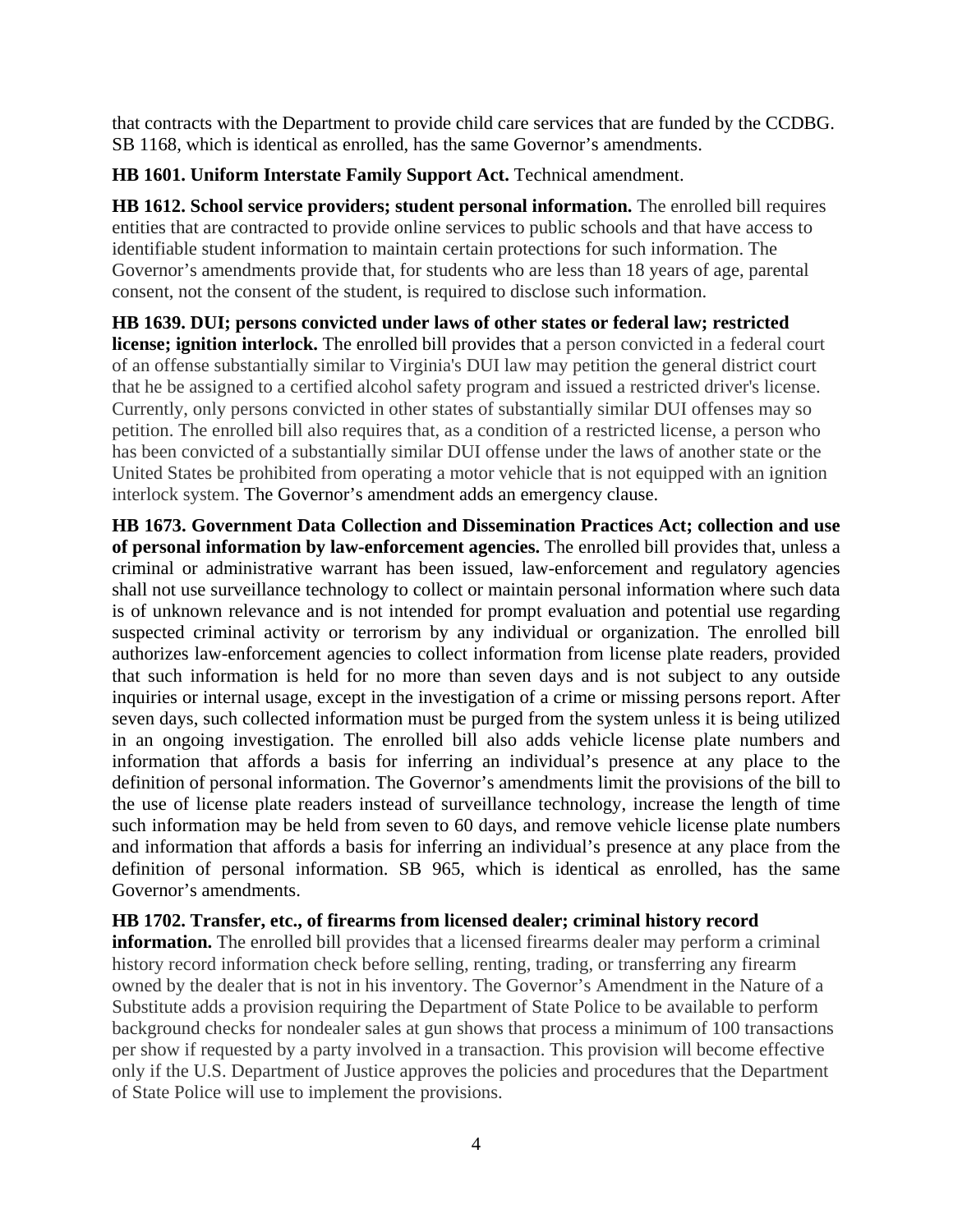**HB 1776. Alcoholic beverage control.** The Governor's Amendment in the Nature of a Substitute conforms HB 1776 to the recommendation of the Governor for SB 1032, which was adopted by the Senate and House of Delegates on February 27, 2015, during the 2015 Regular Session.

**HB 1826. Virginia Racing Commission (VRC); powers.** The Governor's amendment clarifies the ownership or operation of satellite facilities. The enrolled bill requires that ownership and operation of all allowable satellite facilities be granted by the Virginia Racing Commission to an entity that is licensed by the Commission as a significant infrastructure limited licensee (i.e., Colonial Downs). The Governor's amendment provides an alternative for the ownership or operation of allowable satellite facilities in the event that there is no significant infrastructure limited licensee. The Governor's amendment provides that if by August 1, 2015, there is no significant infrastructure limited licensee or pending application for such license, the nonprofit industry stakeholder organization recognized by the Commission may be granted licenses to own or operate satellite facilities. The Governor's amendment further provides that if, after the issuance of a license to own or operate a satellite facility to such nonprofit industry stakeholder organization, the Commission grants a license to a significant infrastructure limited licensee, such limited licensee may own or operate the remaining available satellite facilities. In no event shall the Commission authorize either entity to own or operate more than a combined total of 10 satellite facilities. SB 1097, which is identical as enrolled, has the same Governor's amendments.

**HB 1833. First responders; administration of naloxone.** The enrolled bill allows first responders, members of an emergency medical services agency, or law-enforcement officers to possess naloxone and administer naloxone to a person who is believed to be experiencing or about to experience an opiate overdose. The bill provides civil immunity for such first responders, members of an emergency medical services agency, and law-enforcement officers for any personal injury that results from any act or omission in the good faith administration of naloxone. The Governor's amendments conform the enrolled bill to HB 1458 and SB 1186, which (i) allow a pharmacist to dispense naloxone or other opioid antagonist used for overdose reversal pursuant to an oral, written, or standing order in accordance with protocols developed by the Board of Pharmacy in consultation with the Board of Medicine and the Department of Health; (ii) allow a person to possess and administer naloxone or other opioid antagonist used for overdose reversal to a person who is believed to be experiencing or about to experience a lifethreatening opiate overdose; (iii) allow firefighters and law-enforcement officers who have completed a training program to possess and administer naloxone; and (iv) provide that a person who in good faith prescribes, dispenses, or administers naloxone or other opioid antagonist used for overdose reversal in an emergency to an individual who is believed to be experiencing or about to experience a life-threatening opioid overdose shall not be liable for any civil damages for ordinary negligence in acts or omissions resulting from the rendering of such treatment if acting in accordance with the provisions of § 54.1-3408 or in his role as a member of an emergency medical services agency.

**HB 1835. Virginia Public Procurement Act (VPPA); methods of procurement; job order contracting and cooperative procurement.** The enrolled bill clarifies that small purchase procedures include the procurement of non-transportation-related construction and that no such procedures shall waive compliance with the Uniform State Building Code. The enrolled bill adds independent agencies of the Commonwealth to the definition of public body under the VPPA. The enrolled bill also increases contract amounts for job order contracting and provides that (i)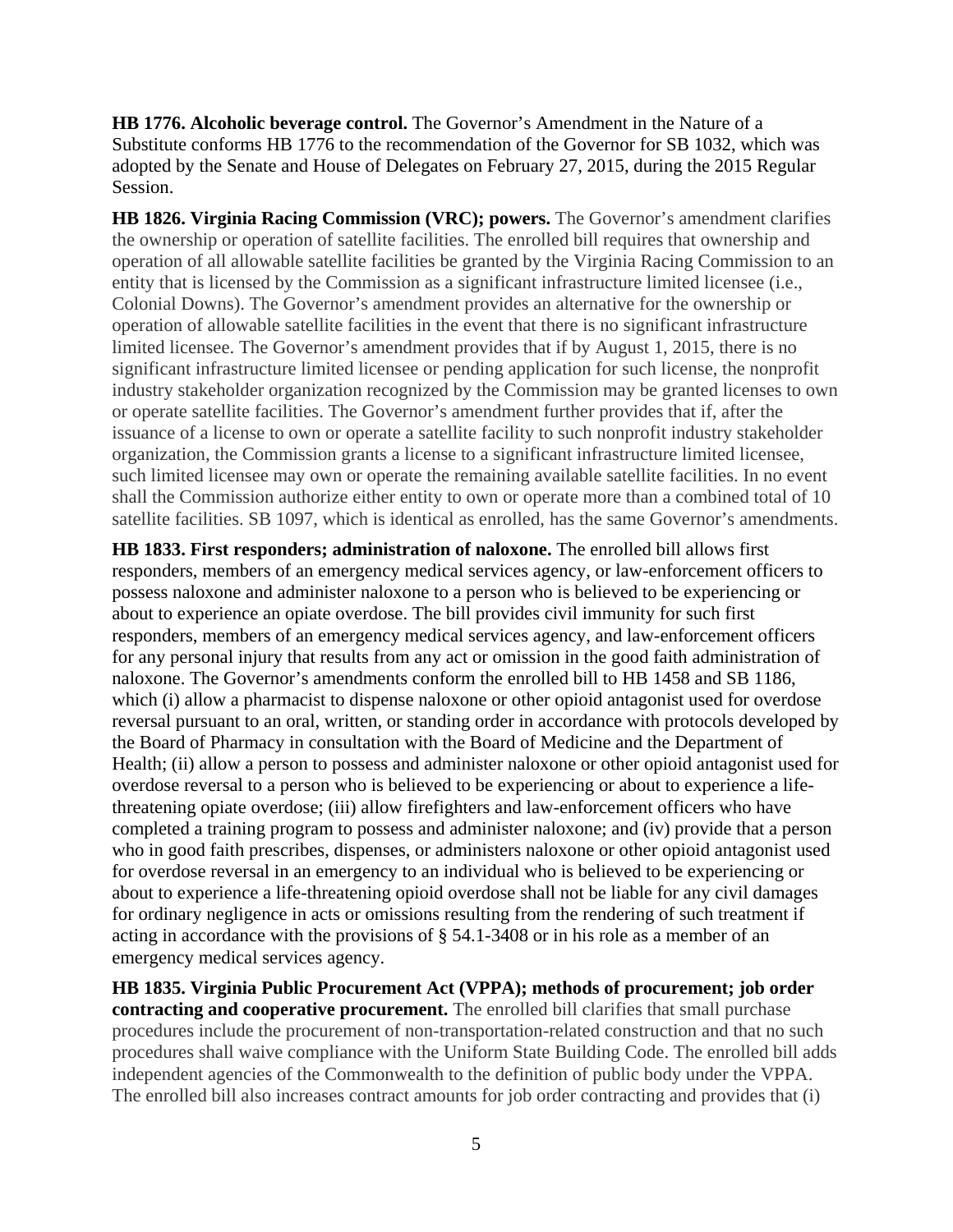order splitting with the intent of keeping a job order under the maximum dollar amounts prescribed is prohibited; (ii) no public body shall issue or use a job order, under a job order contract, solely for the purpose of receiving professional architectural or engineering services that constitute the practice of architecture or the practice of engineering as those terms are defined in § 54.1-400; however, professional architectural or engineering services may be included on a job order where such professional services (a) are incidental and directly related to the job, (b) do not exceed \$25,000 per job order, and (c) do not exceed \$75,000 per contract term; and (iii) job order contracting shall not be used for construction, maintenance, or asset management services for a highway, bridge, tunnel, or overpass. The enrolled bill clarifies the provisions of the VPPA relating to cooperative procurement and requires that by October 1, 2017, the Department of Small Business and Supplier Diversity, public institutions of higher education having level 2 or 3 authority under the Restructured Higher Education Financial and Administrative Operations Act of 2005, any state agency utilizing job order contracting, and the Virginia Association of Counties, the Virginia Municipal League, and the Virginia Association of Governmental Purchasing, on behalf of local public bodies, working cooperatively, report their respective experiences and findings relating to the appropriateness and effectiveness of job order contracting in general, the job order project cost limitations as added by the enrolled bill, and the architectural and professional engineering term contract limits to the Chairmen of the House Committee on General Laws and the Senate Committee on General Laws and Technology. The enrolled bill also requires, for construction projects in excess of \$2 million, that a public body, including public institutions of higher education, provide its justification for use of any procurement method other than competitive sealed bidding to the Director of the Department of General Services. The enrolled bill requires the State Corporation Commission (SCC) to develop a process for the administrative review of its procurement decisions that is consistent with the Constitution of Virginia. The enrolled bill further provides that its provisions shall not apply to any solicitation issued or contract awarded before July 1, 2015, except that the provisions of subsection B of § 2.2-4303.2, as added by the bill, shall apply to any renewal of a job order contract. The Governor's Amendment in the Nature of a Substitute clarifies venue for legal challenges to procurement decisions involving the State Corporation Commission. SB 1371, which is identical as enrolled, has the same Governor's Amendment in the Nature of a Substitute.

**HB 1842. Performance and incentive grants.** The enrolled bill provides, in part, that no more than \$15 million in Virginia Investment Performance Grants may be outstanding at any time on or after July 1, 2015, and requires the MEI Project Approval Commission to review incentive packages in which the aggregate amount of incentives, including not only incentive grants and funds but also tax credits, bond proceeds, or general and nongeneral funds, offered by the Commonwealth is in excess of \$10 million in value. The enrolled bill also repeals the Clean Energy Manufacturing Incentive Grant Program and the semiconductor performance grant programs. The Governor's amendments allow up to \$20 million in Virginia Investment Performance Grants to be outstanding at any time, require MEI Project Approval Commission review of incentives only if the value of incentives from particular, existing grant programs and funds exceeds \$10 million dollars, narrow the reporting required of the Virginia Economic Development Partnership regarding incentive packages, and repeal the Specialized Biotechnology Research Performance Grant Program.

**HB 1854. Virginia Public Procurement Act; small, women-owned, and minority-owned businesses; enhancement or remedial measures.** The enrolled bill requires state contracts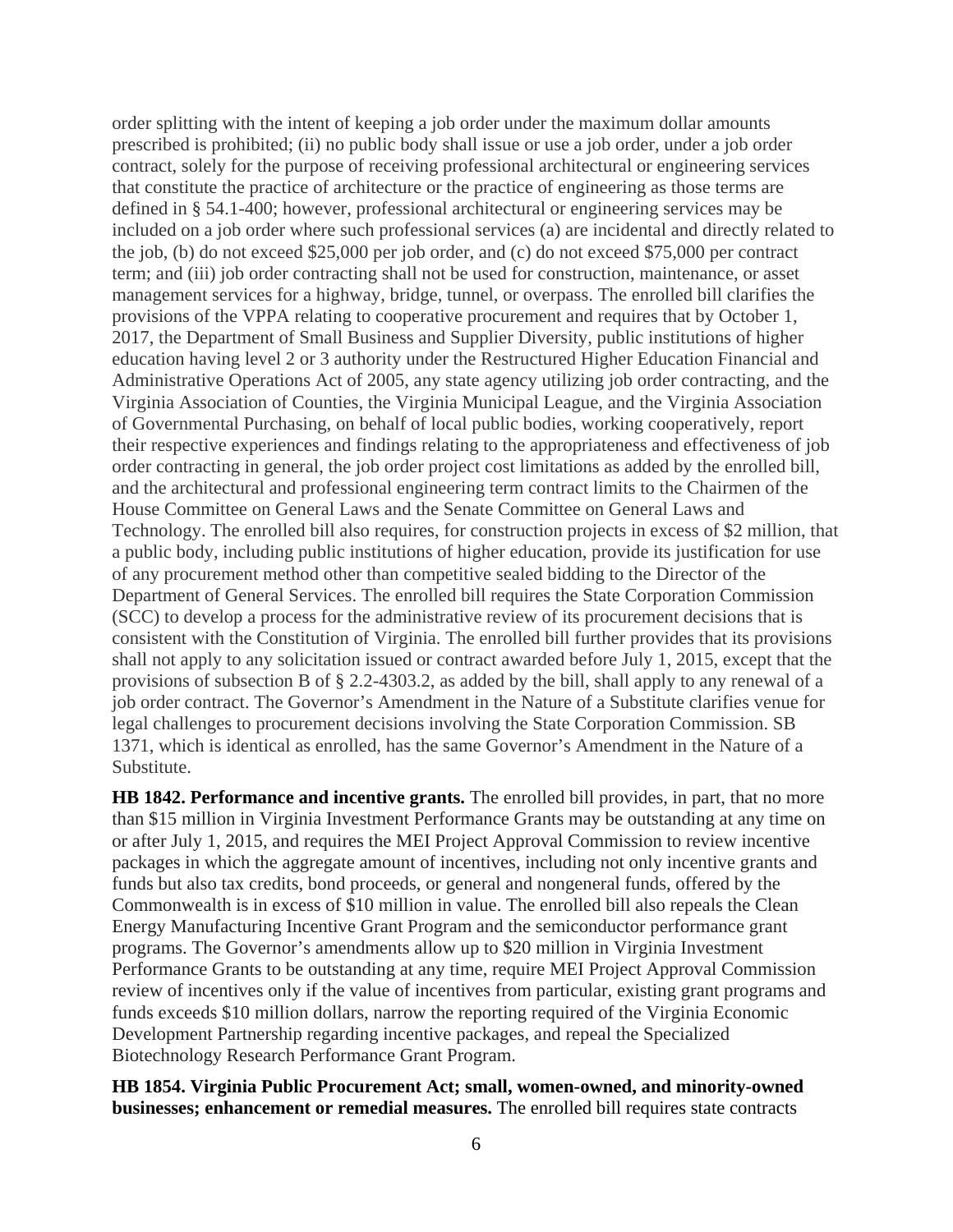awarded pursuant to enhancement or remedial measures to include a requirement that no more than 60 percent of the work be subcontracted to another contractor and provides for the Department of Small Business and Supplier Diversity (the Department) to investigate complaints alleging violations of the provision and to revoke the business's certification for a period of one year upon determination that the contract provision has been violated. The Governor's amendments (i) replace the language prohibiting more than 60 percent subcontract with a requirement that the contractor include in the proposal any intended plan to subcontract to small, women-owned, minority-owned, and service disabled veteran-owned businesses; (ii) provide for the Department to investigate complaints of the failure to comply with the subcontracting plan; and (iii) require the contractor to provide a written explanation in instances where there is a failure to comply with the plan.

**HB 1857. Charter; Town of Weber City.** The enrolled bill extends the terms of council members and certain other town officials from two to four years. The Governor's amendment delays the commencement of such change from 2016 to 2018 in order to conform these terms to the election cycle of other town officials.

**HB 1879. Coal tax credits.** The enrolled bill extends the sunset of the coalfield employment enhancement tax credit from January 1, 2017, to January 1, 2019. The enrolled bill also extends the date that tax credits earned by an electricity generator pursuant to the Virginia Coal Employment and Production Incentive Tax Credit could be allocated to a person with an economic interest in coal from July 1, 2016, to January 1, 2019. The Governor's amendments return both of these provisions to the dates set forth in existing law; the coalfield employment enhancement tax credit would sunset on January 1, 2017, and no credits earned pursuant to the Virginia Coal Employment and Production Incentive Tax Credit could be allocated to persons with an economic interest in coal after July 1, 2016. SB 1161, which is identical as enrolled, has the same Governor's amendments.

**HB 1908. Alcoholic beverage control; powered or crystalline alcohol; penalty.** The enrolled bill adds powdered or crystalline alcohol to the definition of alcoholic beverages, prohibits containers sold in or shipped into the Commonwealth from including powdered or crystalline alcohol, and creates a Class 1 misdemeanor for anyone who purchases, possesses, offers for sale or use, sells, or uses a powdered or crystalline alcohol product. The Governor's amendment adds an emergency clause. SB 1034, which is identical as enrolled, was approved by the Governor during the 2015 Regular Session without an emergency clause.

**HB 1917. Certain contracts between governmental agencies prohibited.** The enrolled bill requires governmental agencies intending to purchase services for an amount over \$25,000 to post a notice of the purchase and provide the opportunity for comment by or the submission of information from the private sector on the intended purchase. The Governor's amendment exempts services provided by central service state agencies, activities operated as an internal service fund of the Commonwealth, and purchases from public institutions of higher education from this requirement.

**HB 1930. Institutions of higher education; reporting acts of sexual violence.** The enrolled bill sets up a framework for institutions of higher education for reporting and reviewing information related to acts of sexual violence. The Governor's amendments provide that the representative of law enforcement on the review committee is responsible, when the committee cannot reach a consensus, for deciding if disclosure of the information to the relevant law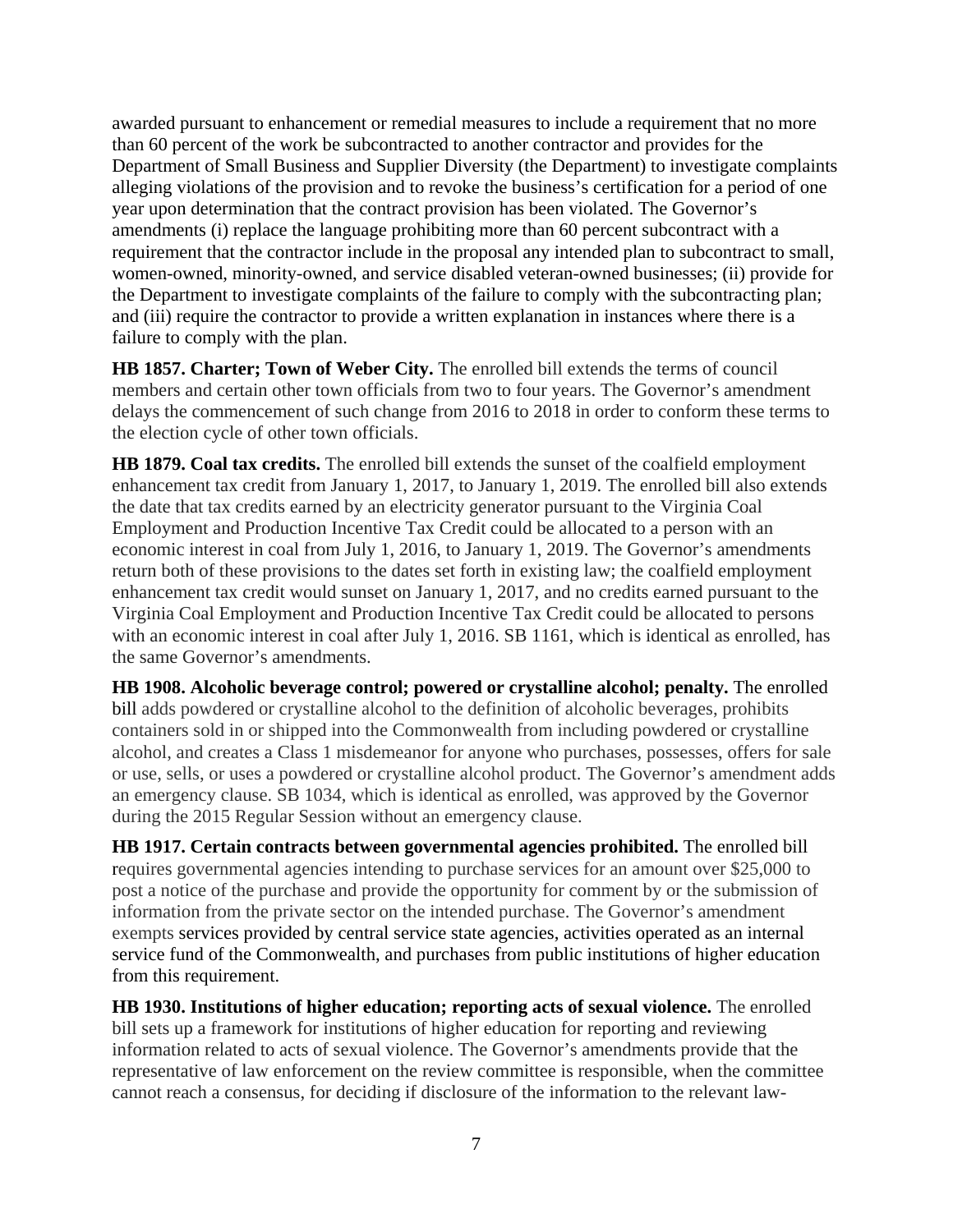enforcement agency is necessary to protect the health and safety of the victim or other individuals. The enrolled bill places such responsibility on the Title IX coordinator. The Governor's amendments also provide that disclosure of the information to law enforcement is not required when the law-enforcement agency responsible for investigating the alleged act of sexual violence is located outside the United States. Finally, the Governor's amendments require, in cases involving a felony sexual assault, that the representative of law enforcement on the review committee or, in certain situations another committee member consult with the attorney for the Commonwealth or other prosecutor responsible for prosecuting the alleged act of sexual violence. The enrolled bill requires the review committee member to consult with the local attorney for the Commonwealth.SB 712, which is identical as enrolled, has the same Governor's amendments.

**HB 1955. Administration and enforcement of cigarette laws.** Technical amendment.SB 1232, which is identical as enrolled, has the same Governor's amendment.

**HB 1984. Mandatory judicial retirement.** The enrolled bill increases the mandatory retirement age for judges from 70 to 73, restricted in the case of judges of the circuit, general district, and juvenile and domestic relations district courts to those judges who are elected or appointed to an original or subsequent term on and after the effective date of the legislation. The Governor's amendment removes the restriction and applies the mandatory retirement age of 73 to all judges. SB 1196, which is identical as enrolled, has the same amendment.

**HB 2036. Purchase, etc., of tobacco products by minors; liquid nicotine packaging; penalty.** The enrolled bill provides that no person shall sell or distribute a liquid nicotine container on or after January 1, 2016, unless it is packaged in child-resistant packaging and complies with labeling requirements consistent with regulations adopted by the Board of Agriculture and Consumer Services (the Board). Any person who violates the packaging and labeling requirements is guilty of a Class 4 misdemeanor. The enrolled bill provides that any adult may sign for tobacco products, nicotine vapor products, or alternative nicotine products purchased through mail order or the Internet; current law requires the signature of the purchaser. The Governor's Amendment in the Nature of a Substitute removes references to the labeling of liquid nicotine containers; changes the effective date of the prohibition on containers that are not childresistant from January 1, 2016, to October 1, 2015; allows wholesalers or retailers to sell certain existing inventory until January 1, 2016; makes technical amendments; and removes the requirement that the Board adopt regulations to implement the act. SB 1325, which is identical as enrolled, has the same Governor's Amendment in the Nature of a Substitute.

**HB 2062. Elections administration; pre-election and post-election activities.** Technical amendments.

**HB 2070. State and Local Government Conflict of Interests Act, General Assembly Conflicts of Interests Act, and Virginia Conflict of Interest and Ethics Advisory Council; certain gifts prohibited; approvals required for certain travel.** The enrolled bill prohibits the acceptance of any single gift with a value in excess of \$100 from certain prohibited persons. The Governor's amendments prohibit the acceptance of any single gift with a value in excess of \$100 and any combination of gifts with an aggregate value in excess of \$100 from certain prohibited persons. The Governor's amendments exempt from aggregation those gifts with a value of less than \$20.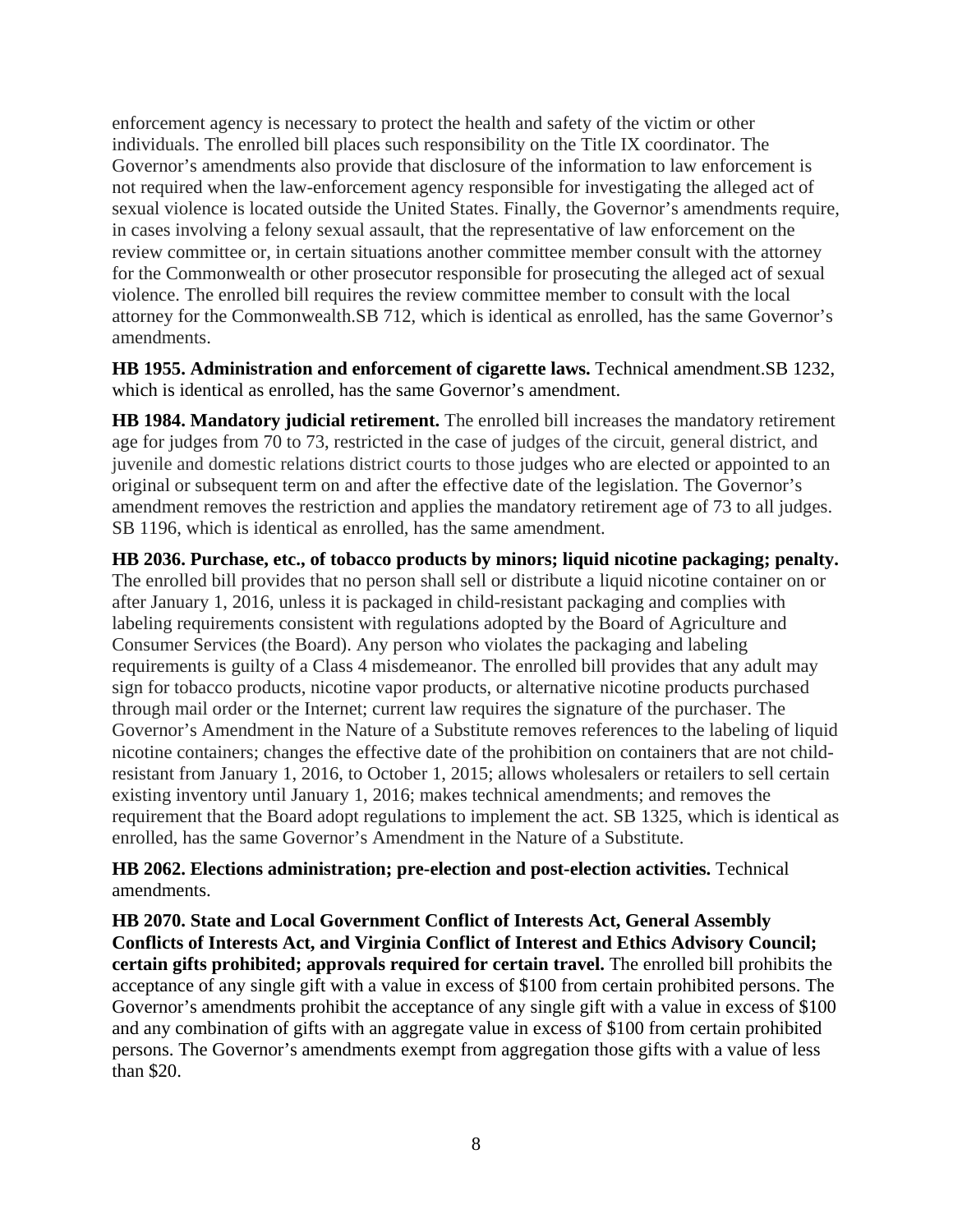The enrolled bill removes "a person, organization, or business who is a party to or is seeking to become a party to a contract with the Commonwealth" from the list of those persons who, by definition, cannot be a personal friend of a legislator and from whom a legislator cannot accept gifts in excess of the gift limit. The Governor's amendments restore those persons to such lists.

The enrolled bill defines a widely attended event as "an event at which at least 25 persons have been invited to attend or there is a reasonable expectation that at least 25 persons will attend the event and the event is open to the public or is open to individuals (i) who share a common interest, (ii) who are members of a public, civic, charitable, or professional organization, (iii) who are from a particular industry or profession, or (iv) who represent persons interested in a particular issue." The Governor's amendments remove the "open to the public" provision from the definition. Additionally, the enrolled bill creates an exception to the gift limit for food and beverages received at a widely attended event. The Governor's amendments add entertainment and the cost of admission to that exception but require that such gifts be associated with the event for the exception to apply.

The enrolled bill explicitly excludes four types of travel from the definition of gift, thereby exempting such travel from the disclosure requirements. The Governor's amendments remove those four types of travel from the exception to the definition of gift, thereby subjecting such travel to disclosure as required by law. The Governor's amendments would not have the effect of requiring approval for the acceptance of any of those four types of travel.

The enrolled bill requires that the Governor, the Speaker of the House of Delegates, and the Senate Committee on Rules each appoint to the Virginia Conflict of Interest and Ethics Advisory Council (the Council) a retired judge of a court of record. The Governor's amendments replace the appointment of a retired judge with an appointment of a current or former executive branch employee and change "retired" judge to "former" judge for the appointments made by the Speaker and the Senate Committee on Rules.

The enrolled bill permits the Council to review all filed disclosure forms for completeness and to compare those forms with the disclosure forms filed by lobbyists. The Governor's amendments require the Council to additionally conduct a semiannual inspection of a random sample of filed disclosure forms to determine compliance with applicable disclosure requirements and limitation on gifts, the accuracy of information disclosed, and whether filing deadlines were met.

The enrolled bill provides that staff assistance to the Council is provided by the Division of Legislative Services and that the Division shall employ an executive director of the Council, subject to confirmation by the Joint Committee on Rules. The Governor's amendments require the Council to employ an executive director, to be appointed by the Joint Committee on Rules. The Governor's amendments also authorize the Council to employ its own staff.

Under current law, state and local officers and employees, including persons appointed to boards, commissions, and councils, are defined as having a personal interest in a transaction if they or a member of their immediate family have a personal interest in the property or business that may be affected by the transaction. The Governor's amendments add children, grandchildren, parents, and siblings to that definition. By definition, immediate family includes the spouse or any other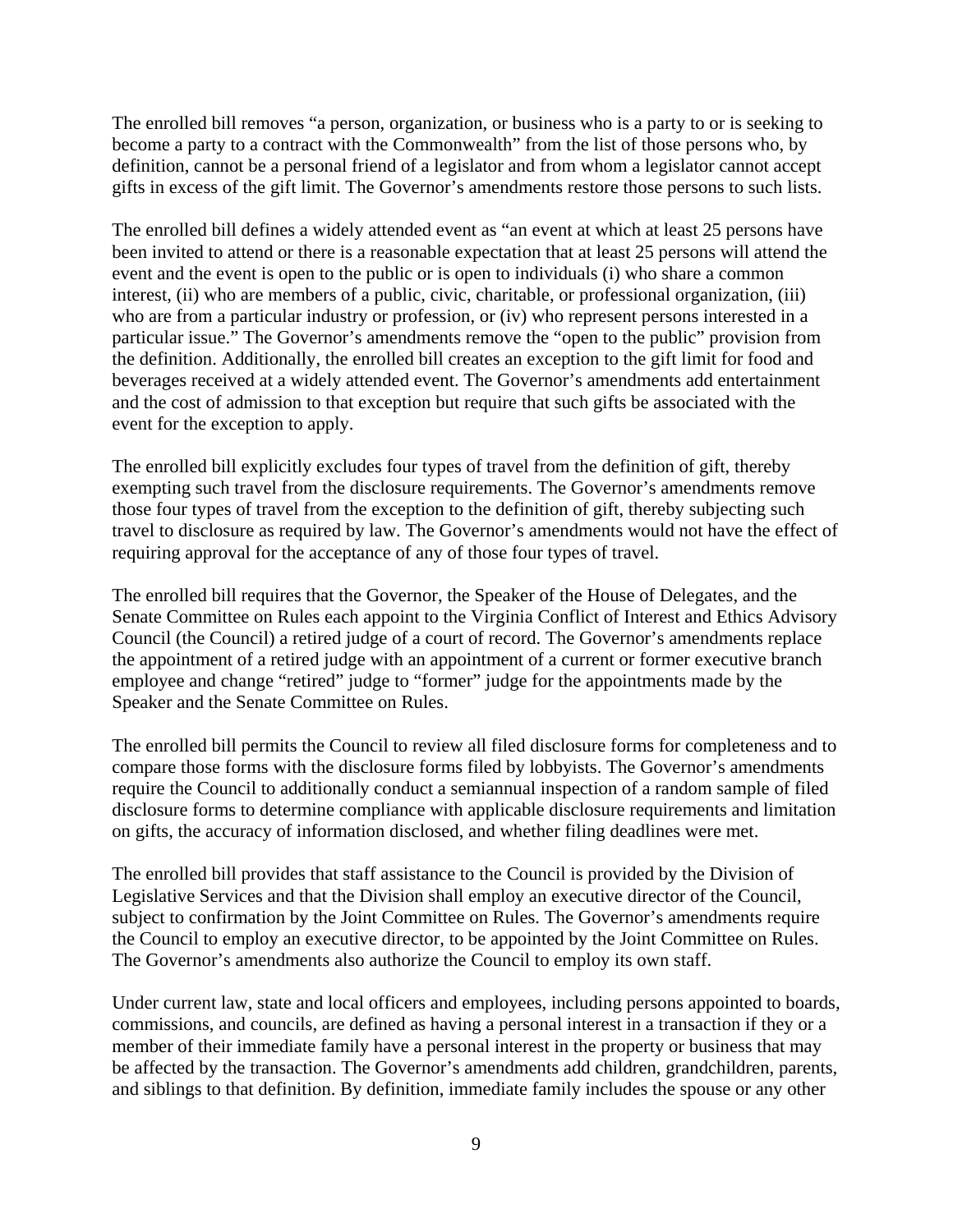person who resides in the same household as and is a dependent of the officer or employee, but does not necessarily include children, grandchildren, parents, or siblings.

The Governor's amendments require members of local electoral boards and general registrars to file statements of financial interests semiannually.

The Governor's amendments authorize the Council to do all acts that are necessary or convenient to carry out its purposes.

The enrolled bill has a delayed effective date of July 1, 2016. The Governor's amendments change the effective date of the provisions of the enrolled bill dealing with the membership of the Council, the Council's duties, and staffing of the Council to July 1, 2015.

The enrolled bill requires local officers and employees to file disclosure forms with the local clerk of the governing body or school board. The Governor's amendments ensure that such officers and employees are not required to file with the Council the filing due on December 15, 2015, as is currently required by law.

The Governor's amendments provide that if members of the new Council are appointed while the General Assembly is not in session, the Council may still exercise its powers and duties until confirmation of its members. The Governor's amendments also provide for the staggering of the terms of the Council's citizen members.

The Governor's amendments also include several technical amendments. SB 1424, which is identical as enrolled, has the same Governor's amendments.

#### **HB 2125. Use of unmanned aircraft systems by public bodies; search warrant required.**

The enrolled bill prohibits the use of unmanned aircraft systems by state and local lawenforcement and regulatory entities unless a search warrant has been obtained prior to such use, subject to certain exceptions. The first Governor's amendment modifies an exception that provides that a warrant is not required when unmanned aircraft systems are used to support the Commonwealth "for purposes other than law-enforcement" by replacing that phrase with "for purposes other than active criminal investigations." The enrolled bill provides that evidence obtained without a search warrant, when required, is not admissible in a criminal or civil proceeding. The second Governor's amendment requires that objections to the admission of evidence in a criminal proceeding must be raised using the same statutory procedure as for suppression of evidence or dismissal of a charge because of an alleged constitutional violation and that a circuit court order prohibiting the use of the evidence may be appealed by the Commonwealth using an existing statutory procedure for pretrial appeals by the Commonwealth. The third Governor's amendment removes an exemption for the Armed Forces of the United States since the enrolled bill applies to state and local entities. These Governor's amendments are identical to the first three Governor's amendments to SB 1301.

**HB 2148. Virginia Public Procurement Act; small, women-owned, and minority-owned businesses.** The enrolled bill adds historically black colleges and universities (HBCUs) to the definition of minority-owned business. The Governor's amendments provide that a business owned by an HBCU, rather than the HBCU itself, is included under the definition and removes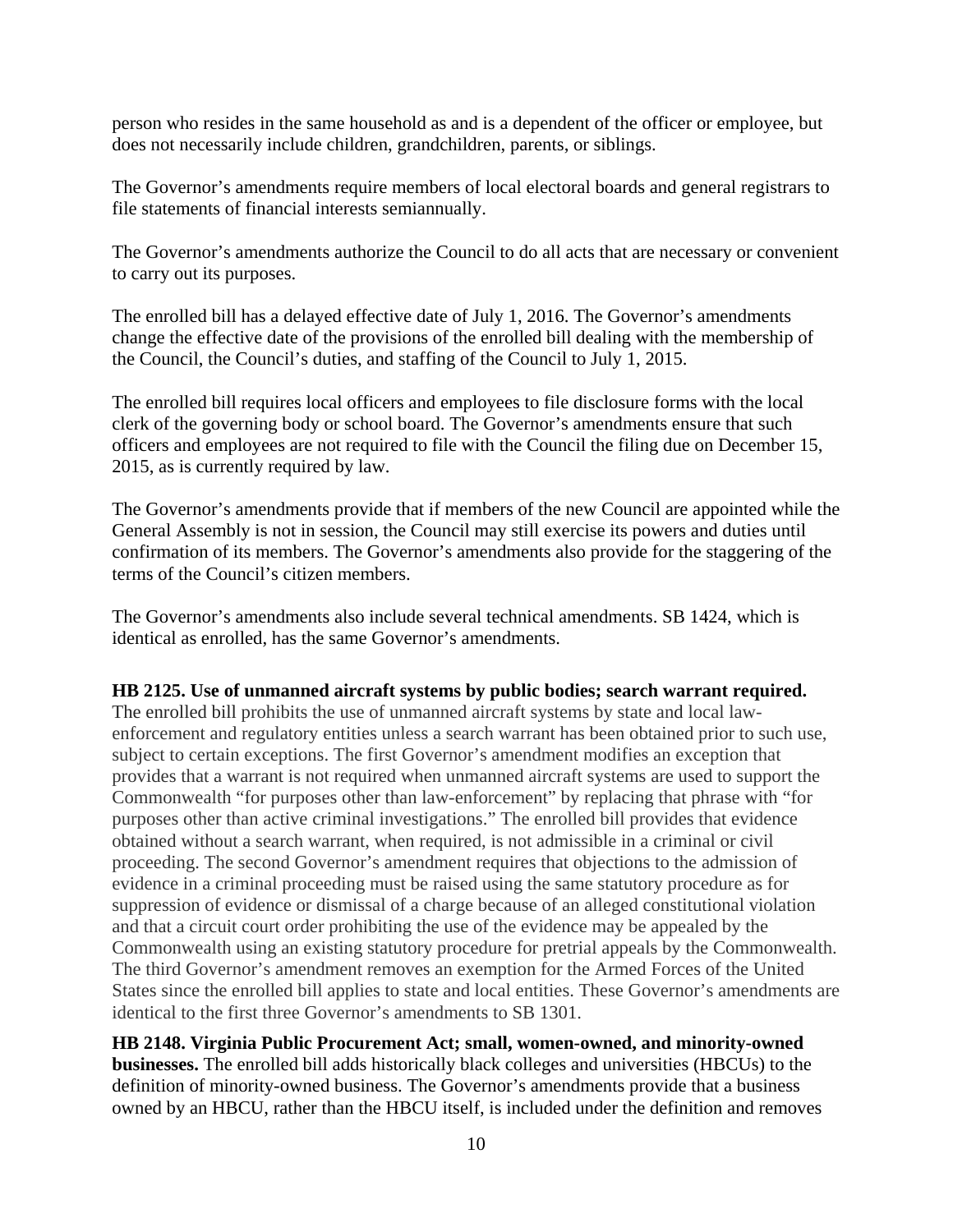the language relating to the percentage ownership by minority individuals. The Governor's amendments also include a technical amendment to the definition of historically black colleges and universities. SB 1333, which is identical as enrolled, has the same Governor's amendments.

**HB 2206. Special conservators of the peace; training, orders of appointment, registration, etc.** The enrolled bill makes numerous changes to laws providing for the appointment of special conservators of the peace. The enrolled bill requires the Criminal Justice Services Board to establish compulsory training standards of 98 hours for unarmed special conservators and 130 hours for armed special conservators; the Governor's amendments establish those hours as minimum requirements. The enrolled bill provides that a special conservator of the peace may be granted authority to make an arrest outside of his geographical limitations following a close pursuit; the Governor's amendments provide that only special conservators employed by a corporation that employs 10,000 or more employees at a single location in the Commonwealth may be granted such authority and require that any such arrest be contemporaneously reported to the chief local law-enforcement officer. The enrolled bill provides that, upon request and for good cause shown, the appointment order may permit a special conservator of the peace to use the seal of the Commonwealth, to use the title "police" on any badge or uniform, and to use flashing lights and sirens on a vehicle; the Governor's amendments prohibit any special conservator of the peace other than one employed by a museum owned and managed by the Commonwealth from using the seal of the Commonwealth, prohibit the use of the title "police" or any other insignia or words indicating that a special conservator of the peace is a lawenforcement officer, and prohibit any special conservator of the peace from using blue flashing lights and sirens on a vehicle, except that the prohibition on the use of sirens shall not apply to business vehicles used in the performance of his duties by a special conservator of the peace employed by a corporation that employs 10,000 or more employees at a single location in the Commonwealth. The enrolled bill requires a special conservator of the peace who is arrested for certain offenses to report such arrest to the Department of Criminal Justice Services (the Department) and to the chief law-enforcement officer of all localities in which he is authorized to serve within 15 days; the Governor's amendments also require such report upon charge or conviction and require that any such report be made within three days. The enrolled bill requires all persons seeking appointment or reappointment as a special conservator of the peace to register with the Department; the Governor's amendments additionally require all persons currently appointed as special conservators to register with the Department.

The Governor's amendments further provide that (i) a locality or its departments or agents may not apply for the appointment of a special conservator of the peace; (ii) an order of appointment for a special conservator of the peace appointed to serve a corporation may not extend the powers of the special conservator of the peace to real property owned by the corporation in other cities or counties; and (iii) the special conservator of the peace must be covered by insurance, rather than bond. The Governor's amendments also remove a provision allowing the governing body of any locality or the sheriff of a county where no police department has been established to enter into a mutual aid agreement with any entity employing special conservators of the peace.SB 1195, which is identical as enrolled, has the same Governor's amendments.

**HB 2286. Possession, etc., of firearms, etc., by persons convicted of certain offenses; restoration of rights.** The enrolled bill provides that the prohibition on the possession and transportation of firearms and ammunition by convicted felons does not apply to a felon whose right to possess firearms or ammunition has been restored under the law of another state. The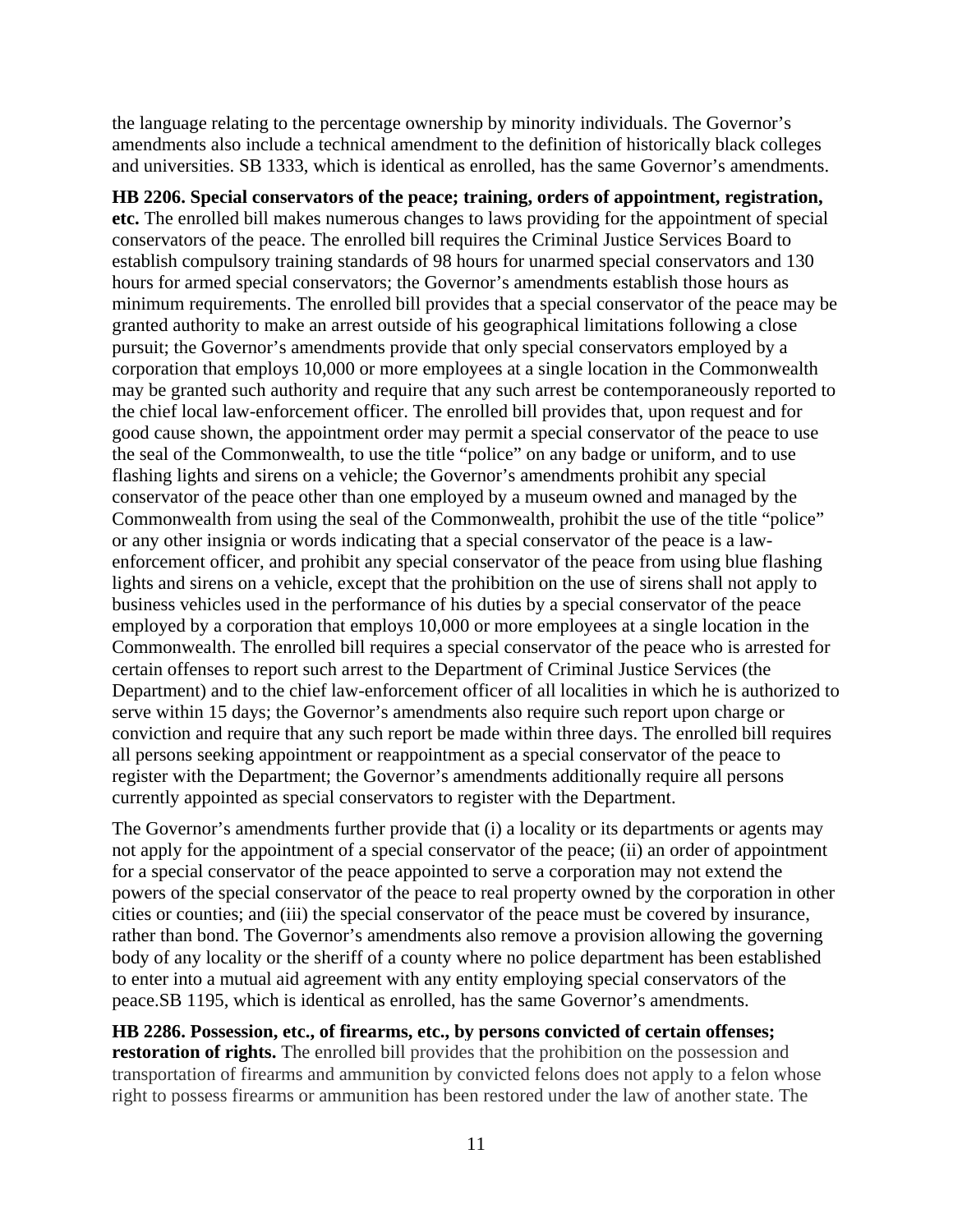Governor's Amendment in the Nature of a Substitute adds a provision prohibiting a person who has been convicted of a misdemeanor offense of stalking, assault and battery, or sexual battery, where the offense was committed against a family or household member, from possessing or transporting a firearm and provides that a person who violates this provision is guilty of a Class 1 misdemeanor. The Governor's Amendment in the Nature of a Substitute provides a process by which a person convicted of such crimes may petition the circuit court for a reinstatement of his rights to possess or transport a firearm.

**HB 2316. Southwest Virginia Health Authority; cooperative agreements.** The enrolled bill authorizes the Southwest Virginia Health Authority to receive and review applications for approval of proposed cooperative agreements submitted by two or more hospitals and to provide recommendations to the State Health Commissioner regarding the approval of such applications. The Governor's amendments (i) require the Authority to consider whether a proposed cooperative agreement will result in benefits related to the total cost of care, (ii) provide that the Commissioner's decision to approve or deny an application shall constitute a case decision pursuant to the Administrative Process Act, and (iii) require that the annual reports by the parties to a cooperative agreement include a description of actions taken in furtherance of terms imposed by the Commissioner as a condition for approval of the cooperative agreement. The Governor has also proposed technical amendments.

**HB 2322. Health benefits plans; essential health benefits waiver.** The enrolled bill authorizes health carriers to offer, sell, issue, or renew any health benefit plan in the individual and group markets that does not include the essential health benefits as required by the federal Patient Protection and Affordable Care Act (the Act) if (i) federal premium tax credit subsidies are no longer available or provided for a health benefit plan purchased through the federal health benefits exchange and (ii) the appropriate federal authority has suspended enforcement of the provisions of the Act that require a health benefit plan to provide coverage for essential health benefits, to the extent and under the terms that the appropriate federal authority has suspended enforcement of such provisions. The Governor's amendment adds a reenactment clause.

**HB 2323. Information technology projects and services in the Commonwealth.** The enrolled bill implements several changes regarding information technology management and oversight, as recommended by a recent report by the Joint Legislative Audit Review Commission. Under current law, the Secretary of Technology must approve "major information technology projects." which are defined as those projects over \$1 million, or projects otherwise designated as major, generally due to their scope or complexity. The Chief Information Officer (CIO) has authority to approve or terminate all other projects. The enrolled bill would allow the CIO to approve or terminate all projects, regardless of scope, size, or value. The Governor's amendments require Secretarial approval for projects over \$1 million, but do not require approval for other complex projects that do not meet the \$1 million threshold. The enrolled bill also requires all executive branch agency heads to follow the policies and procedures established by the CIO relating to the security of government information. Another bill that has already been signed into law, SB 1121, also creates this requirement, but uses different language, has a narrower application, and places this requirement in a different subsection of the Code of Virginia. Though the intent of HB 2323 and SB 1121 with regard to security is the same, adopting the language in both HB 2323 and SB 1121 could be confusing and create uncertainty. The ninth and tenth Governor's amendments to HB 2323 are technical in nature to resolve this confusion so that both bills may be implemented. The Governor's amendments move this requirement to the same subsection as that assigned in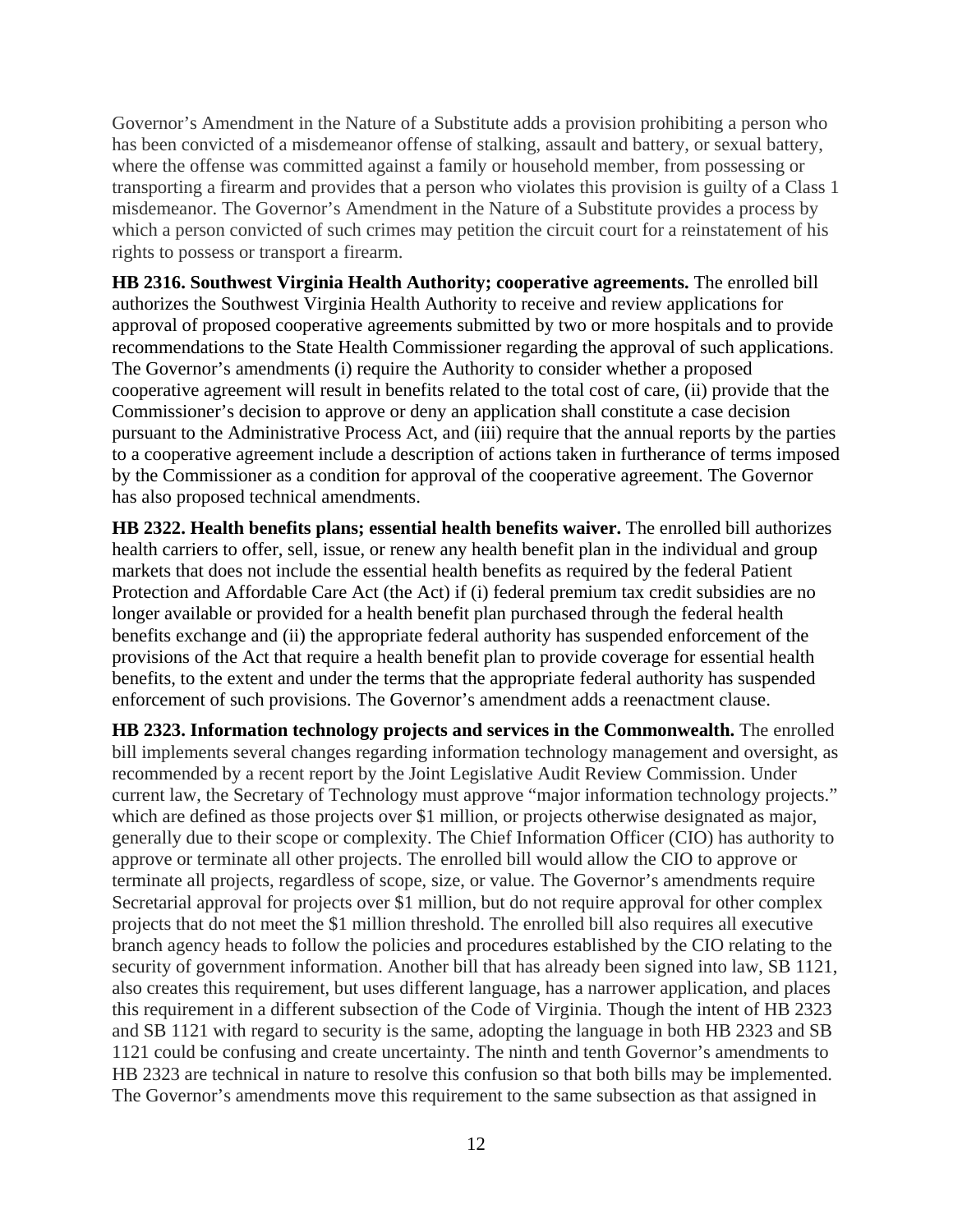SB 1121 and adopt the broader approach such that the requirement will be applicable to all executive branch agencies.

**HB 2368. Involuntary civil admissions; evaluations.** The enrolled bill directs the Commissioner of Behavioral Health and Developmental Services (the Commissioner), in conjunction with relevant stakeholders, to develop by October 1, 2015, a comprehensive plan to authorize psychiatrists and emergency physicians to evaluate individuals for involuntary civil admission and to submit the recommendations to the Joint Subcommittee Studying Mental Health Services in the Commonwealth in the 21st Century, the House Committee on Health, Welfare and Institutions, and the Senate Committee on Education and Health. The Governor's amendments require that the Commissioner and stakeholders also review the current practice of conducting emergency evaluations for individuals subject to involuntary civil admission and identify community services boards and catchment areas where significant delays in responding to emergency evaluations are occurring or have occurred in recent years. The Governor's amendments require that the review and comprehensive plan be completed by November 15, 2015, and be reported to the Governor.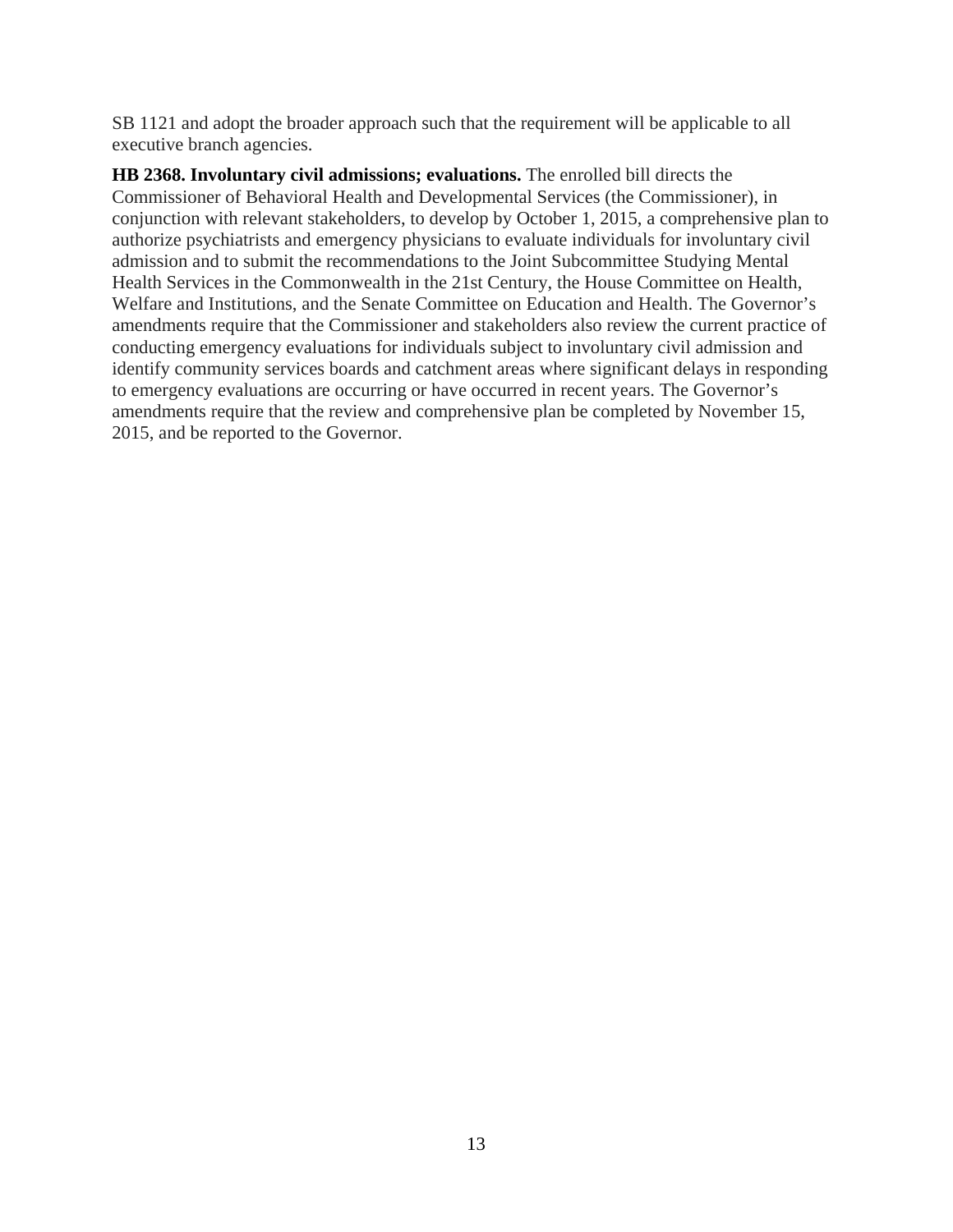## **Senate Bills**

**SB 675. Northern Virginia Veterans Care Center project.** The enrolled bill allocates and appropriates \$32.7 million in proceeds from previously authorized Virginia Public Building Authority bonds to the Northern Virginia Veterans Care Center project. The enrolled bill also appropriates \$60.7 million to the Department of Veterans Services for anticipated federal grants relating to the project. The Governor's Amendment in the Nature of a Substitute combines funding for both the Hampton Roads Veterans Care Center and the Northern Virginia Veterans Care Center projects in a single bill and allocates and appropriates in aggregate \$66.7 million in Virginia Public Building Authority bonds for the design, environmental assessments, and construction of the two projects. The Governor's Amendment in the Nature of a Substitute also requires the Department of Veterans Services to provide an action plan to the Chairmen of the House Appropriations Committee and the Senate Finance Committee and to the Secretaries of Veterans and Defense Affairs and Finance prior to the allocation of any bond proceeds. The Governor has offered the identical Amendment in the Nature of a Substitute to HB 1275, HB 1276, and SB 676.

**SB 676. Hampton Roads Veterans Care Center project.** The enrolled bill allocates and appropriates \$32.7 million in proceeds from previously authorized Virginia Public Building Authority bonds to the Hampton Roads Veterans Care Center project. The enrolled bill also appropriates \$60.7 million to the Department of Veterans Services for anticipated federal grants relating to the project. The Governor's Amendment in the Nature of a Substitute combines funding for both the Hampton Roads Veterans Care Center and the Northern Virginia Veterans Care Center projects in a single bill and allocates and appropriates in aggregate \$66.7 million in Virginia Public Building Authority bonds for the design, environmental assessments, and construction of the two projects. The Governor's Amendment in the Nature of a Substitute also requires the Department of Veterans Services to provide an action plan to the Chairmen of the House Appropriations Committee and the Senate Finance Committee and to the Secretaries of Veterans and Defense Affairs and Finance prior to the allocation of any bond proceeds. The Governor has offered the identical Amendment in the Nature of a Substitute to HB 1275, HB 1276, and SB 675.

**SB 712. Institutions of higher education; reporting acts of sexual violence.** The enrolled bill sets up a framework for institutions of higher education for reporting and reviewing information related to acts of sexual violence. The Governor's amendments provide that the representative of law enforcement on the review committee is responsible, when the committee cannot reach a consensus, for deciding if disclosure of the information to the relevant law-enforcement agency is necessary to protect the health and safety of the victim or other individuals. The enrolled bill places such responsibility on the Title IX coordinator. The Governor's amendments also provide that disclosure of the information to law enforcement is not required when the law-enforcement agency responsible for investigating the alleged act of sexual violence is located outside the United States. Finally, the Governor's amendments require, in cases involving a felony sexual assault, that the representative of law enforcement on the review committee or, in certain situations another committee member consult with the attorney for the Commonwealth or other prosecutor responsible for prosecuting the alleged act of sexual violence. The enrolled bill requires the review committee member to consult with the local attorney for the Commonwealth. HB 1930, which is identical as enrolled, has the same Governor's amendments.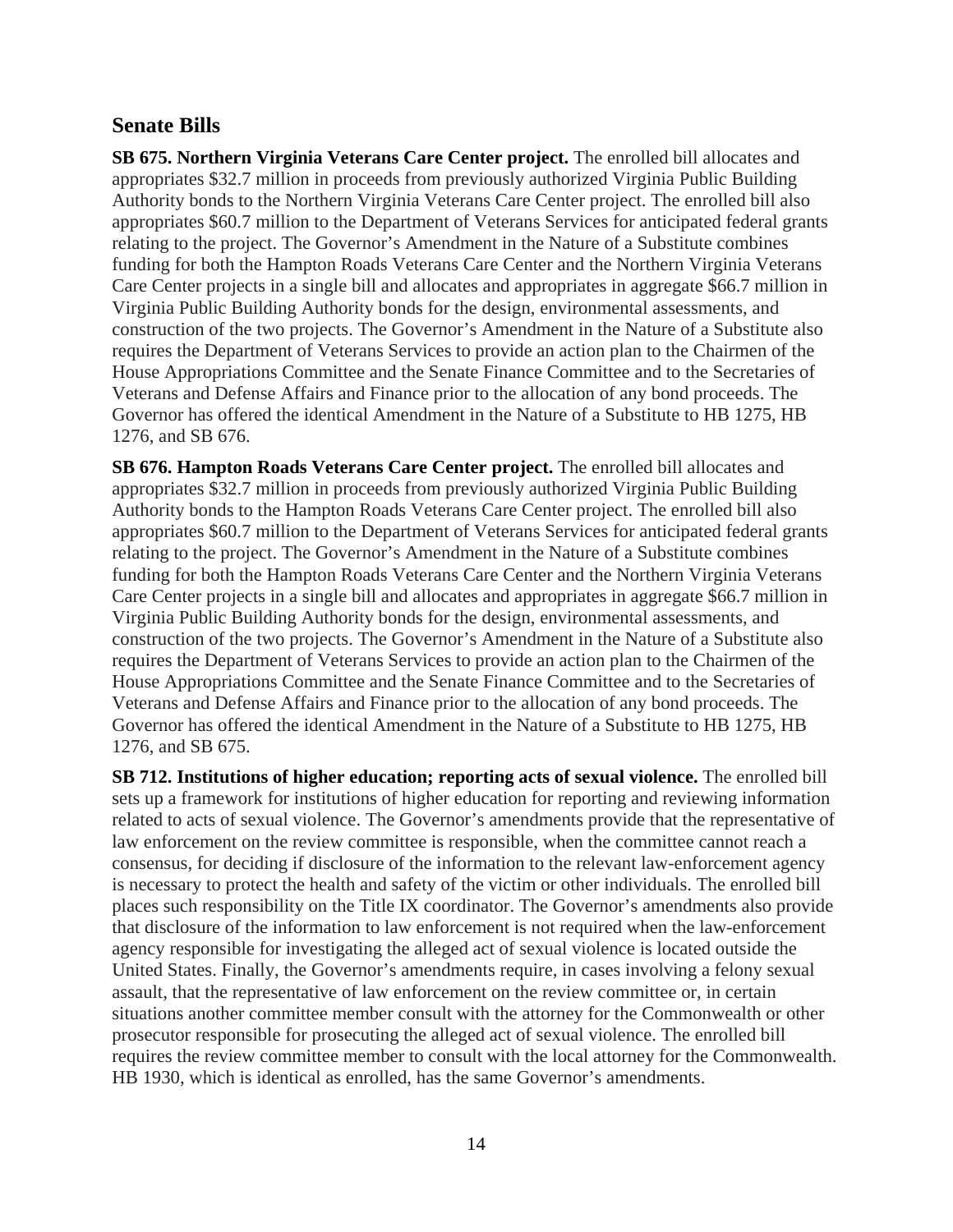**SB 721. Seizure of property; inventory required.** The enrolled bill requires the agency seizing property used in connection with the commission of a crime to, as soon as practicable, conduct an inventory of the seized property and provide a copy of such inventory to the property owner. The Governor's amendment requires that any action for the forfeiture of such seized property be stayed until the person whose property is the subject of the forfeiture action has been convicted of the crime authorizing the forfeiture and has exhausted all appeals; however, such property may be forfeited even though no final conviction order is entered if (i) the forfeiture is ordered by the court pursuant to a plea agreement or (ii) the owner of the property has not submitted a written demand for the return of the property within one year from the date the property was seized.

**SB 776. Direct access to physical therapy.** The enrolled bill provides that a physical therapist who has completed a doctor of physical therapy program approved by the Commission on Accreditation of Physical Therapy Education or who has obtained a certificate of authorization may evaluate and treat patients for up to 30 days after an initial evaluation without a referral if (i) the patient is not receiving care from a licensed health care provider for the symptoms giving rise to the presentation at the time of his presentation to the physical therapist for physical therapy services or (ii) the patient is receiving care from a licensed health care provider at the time of his presentation to the physical therapist for the symptoms giving rise to the presentation for physical therapy services and (a) the patient identifies a health care provider from whom he is currently receiving care, (b) the patient gives written consent for the physical therapist to release all personal health information and treatment records to the identified practitioner, and (c) the physical therapist notifies the identified practitioner no later than 14 days after treatment commences and provides the practitioner with a copy of the initial evaluation along with a copy of the patient history obtained by the physical therapist. The enrolled bill allows a physical therapist who has not completed a doctor of physical therapy program approved by the American Physical Therapy Association or received a certificate of authorization to conduct a one-time evaluation of a patient who has not met the criteria for evaluation and treatment without a referral and direction, provided the physical therapist does not provide treatment. The bill eliminates the requirement for continuing education for physical therapists who have received a certificate of authorization and eliminates the advisory committee established to consult with the Board of Physical Therapy in promulgating regulations for minimum education, training, and experience criteria. The Governor's amendment is technical and corrects the name of the accrediting body for doctor of physical therapy programs referenced in the bill. HB 1457, which is identical as enrolled, has the same Governor's amendment.

**SB 848. Governor's Twenty marksmanship award.** The enrolled bill establishes the "Governor's Twenty" marksmanship award to recognize the top 20 competitors in each of the rifle and pistol Excellence-in-Competition matches conducted at the annual Virginia State Championships conducted by the Virginia Shooting Sports Association. The Governor's amendments rename the award the "Commonwealth's Twenty" marksmanship award.

**SB 891. Mechanics' liens; subcontractor's waiver of lien rights.** The enrolled bill provides that a subcontractor, lower-tier subcontractor, or material supplier may not waive or diminish his lien rights, right to assert bond payment claims, or right to assert claims for additional costs in advance of furnishing any labor, services, or materials. The Governor's Amendment in the Nature of a Substitute makes no substantive changes but moves the provisions involving the waiver or diminution of the right to assert bond payment claims or the right to assert claims for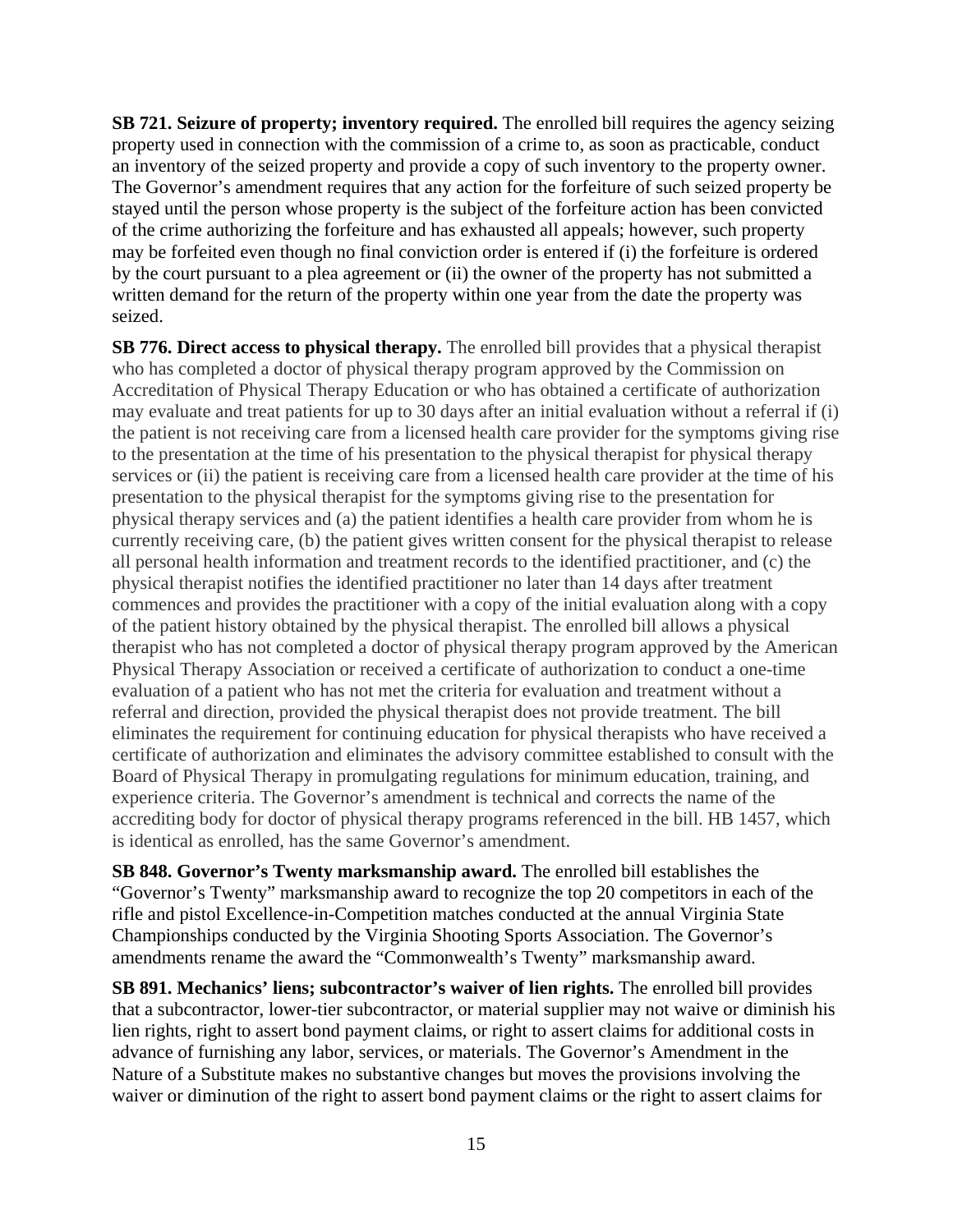additional costs in advance of furnishing any labor, services, or materials to a new section in Title 11 (Contracts).

**SB 965. Government Data Collection and Dissemination Practices Act; collection and use of personal information by law-enforcement agencies.** The enrolled bill provides that, unless a criminal or administrative warrant has been issued, law-enforcement and regulatory agencies shall not use surveillance technology to collect or maintain personal information where such data is of unknown relevance and is not intended for prompt evaluation and potential use regarding suspected criminal activity or terrorism by any individual or organization. The enrolled bill authorizes law-enforcement agencies to collect information from license plate readers, provided that such information is held for no more than seven days and is not subject to any outside inquiries or internal usage, except in the investigation of a crime or missing persons report. After seven days, such collected information must be purged from the system unless it is being utilized in an ongoing investigation. The enrolled bill also adds vehicle license plate numbers and information that affords a basis for inferring an individual's presence at any place to the definition of personal information. The Governor's amendments limit the provisions of the bill to the use of license plate readers instead of surveillance technology, increase the length of time such information may be held from seven to 60 days, and remove vehicle license plate numbers and information that affords a basis for inferring an individual's presence at any place from the definition of personal information. HB 1673, which is identical as enrolled, has the same Governor's amendments.

**SB 1049. Regional jail construction and contracts; state reimbursement.** The enrolled bill reduces from one-half to one-fourth the maximum state reimbursement for capital costs of regional jails and jails where there is a regional contract for cooperative jailing, provided that the Commonwealth will continue to reimburse one-half of such capital costs for (i) the enlargement or renovation of any regional created prior to July 1, 2015, and (ii) the construction, enlargement, or renovation of any regional jail approved by the Governor prior to such date. The enrolled bill also prohibits any new regional jail project that was not approved by the Governor prior to July 1, 2015, or created prior to such date, unless the project is specifically authorized in the general appropriation act. The Governor's Amendment in the Nature of a Substitute removes this prohibition on new projects but provides that no reimbursement will be paid by the Commonwealth for any such new regional jail project unless the project is specifically authorized in the general appropriation act, thereby allowing localities to build regional jails using solely their own funds if the project has not been authorized by the General Assembly.

**SB 1052. Developmental disabilities; definition.** Technical amendments.

**SB 1066. Vacancies in elected offices; terms of office; special elections.** The enrolled bill prohibits a special election to fill a vacancy in an office to be held on the same day as the general election at which the office is regularly scheduled to be held. The Governor's amendment removes that prohibition. HB 1296, which is identical as enrolled, has the same Governor's amendment.

**SB 1097. Virginia Racing Commission (VRC); powers.** The Governor's amendment clarifies the ownership or operation of satellite facilities. The enrolled bill requires that ownership and operation of all allowable satellite facilities be granted by the Virginia Racing Commission to an entity that is licensed by the Commission as a significant infrastructure limited licensee (i.e., Colonial Downs). The Governor's amendment provides an alternative for the ownership or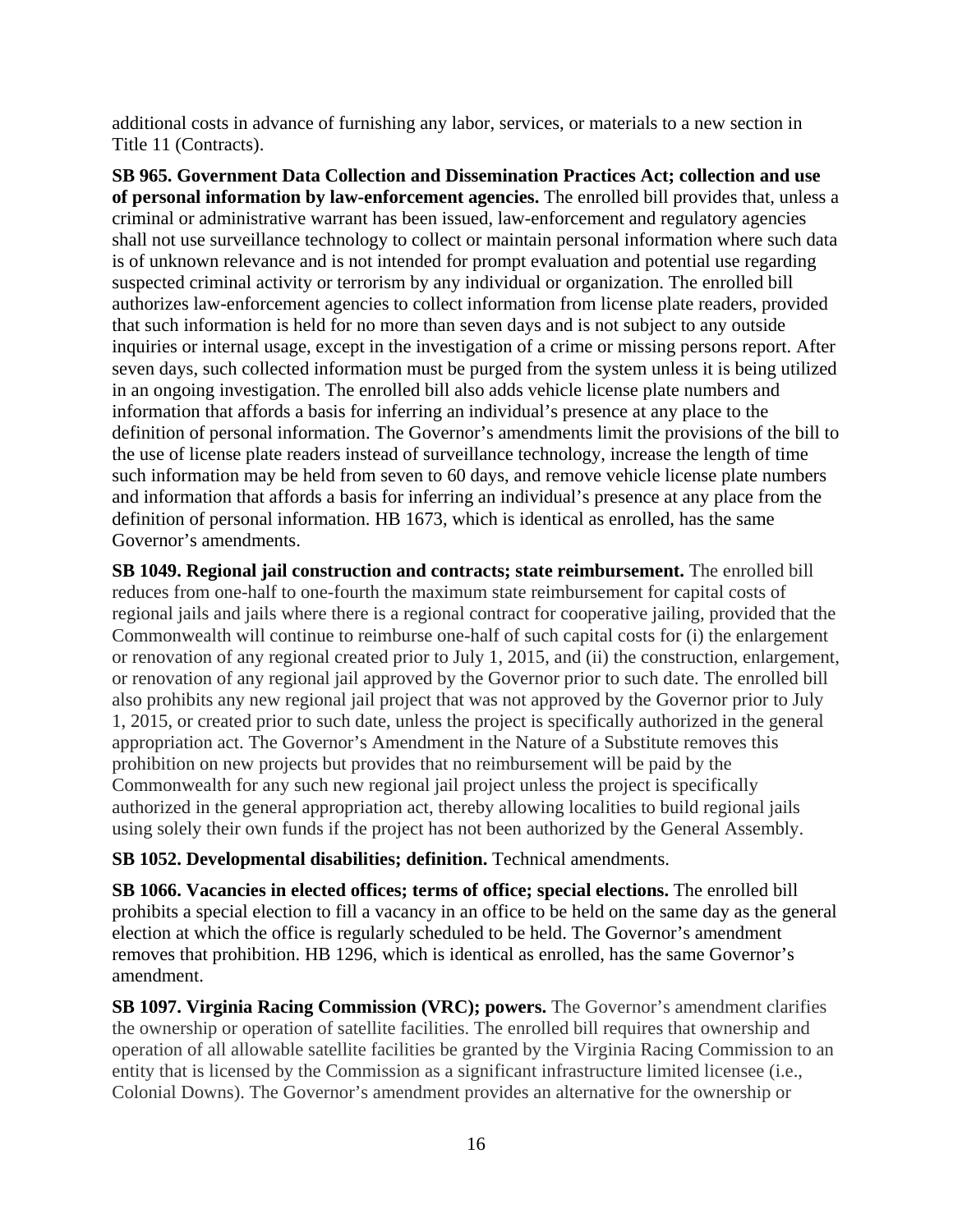operation of allowable satellite facilities in the event that there is no significant infrastructure limited licensee. The Governor's amendment provides that if by August 1, 2015, there is no significant infrastructure limited licensee or pending application for such license, the nonprofit industry stakeholder organization recognized by the Commission may be granted licenses to own or operate satellite facilities. The Governor's amendment further provides that if, after the issuance of a license to own or operate a satellite facility to such nonprofit industry stakeholder organization, the Commission grants a license to a significant infrastructure limited licensee, such limited licensee may own or operate the remaining available satellite facilities. In no event shall the Commission authorize either entity to own or operate more than a combined total of 10 satellite facilities. HB 1826, which is identical as enrolled, has the same Governor's amendment.

**SB 1161. Coal tax credits.** The enrolled bill extends the sunset of the coalfield employment enhancement tax credit from January 1, 2017, to January 1, 2019. The enrolled bill also extends the date that tax credits earned by an electricity generator pursuant to the Virginia Coal Employment and Production Incentive Tax Credit could be allocated to a person with an economic interest in coal from July 1, 2016, to January 1, 2019. The Governor's amendments return both of these provisions to the dates set forth in existing law; the coalfield employment enhancement tax credit would sunset on January 1, 2017, and no credits earned pursuant to the Virginia Coal Employment and Production Incentive Tax Credit could be allocated to persons with an economic interest in coal after July 1, 2016. HB 1879, which is identical as enrolled, has the same Governor's amendments.

**SB 1168. Family day homes and child day centers; licensure; background checks; reporting; notice.** The enrolled bill establishes certain requirements for child care providers, including a requirement for fingerprint-based national criminal history records checks for licensed child day centers and family day homes and a requirement that child day centers and family day homes that contract with the Department of Social Services (the Department) to provide child care services that are funded by the Child Care and Development Block Grant (CCDBG) comply with all requirements established by federal law and regulation. The Governor's amendments require fingerprint-based national criminal history records checks for all licensed and registered child welfare agencies, including child day centers, child-placing agencies, children's residential facilities, family day homes, family day systems, independent foster homes, religious-exempt child day centers, and any child day center or family day home that contracts with the Department to provide child care services that are funded by the CCDBG. HB 1570, which is identical as enrolled, has the same Governor's amendments.

**SB 1186. Naloxone; administration in cases of opiate overdose.** The enrolled bill provides that a pharmacist may dispense naloxone or other opioid antagonist used for overdose reversal pursuant to an oral, written, or standing order in accordance with protocols developed by the Board of Pharmacy in consultation with the Board of Medicine and the Department of Health, that a person may possess and administer naloxone or other opioid antagonist used for overdose reversal to a person who is believed to be experiencing or about to experience a life-threatening opiate overdose, and that firefighters and law-enforcement officers who have completed a training program may possess and administer naloxone. The enrolled bill also provides that a person who in good faith prescribes, dispenses, or administers naloxone or other opioid antagonist used for overdose reversal in an emergency to an individual who is believed to be experiencing or about to experience a life-threatening opioid overdose shall not be liable for any civil damages for ordinary negligence in acts or omissions resulting from the rendering of such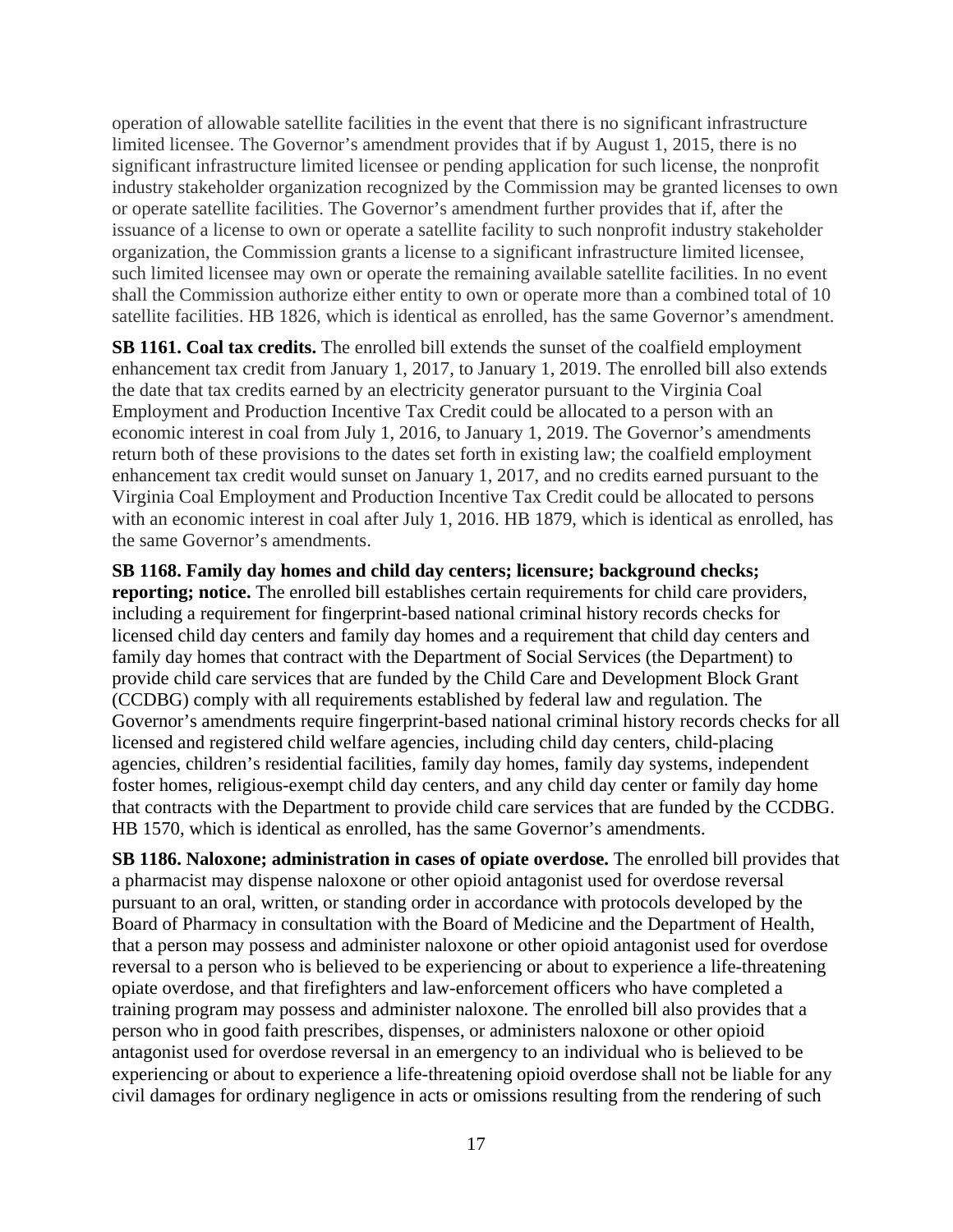treatment if acting in accordance with the provisions of § 54.1-3408 or in his role as a member of an emergency medical services agency. The Governor's amendments make clear that the oral, written, or standing order pursuant to which a pharmacist dispenses naloxone or other opioid antagonist must be issued by a prescriber and that law-enforcement officers and firefighters who possess and administer naloxone must do so in accordance with protocols developed by the Board of Pharmacy in consultation with the Board of Medicine and the Department of Health. The Governor's amendments also add an emergency clause. HB 1458, which is identical as enrolled, has the same Governor's amendments.

**SB 1193. Academic transcripts; suspension, permanent dismissal, or withdrawal from institution.** The enrolled bill requires the registrar of certain public and private institutions of higher education, or the other employee, office, or department of the institution that is responsible for maintaining student academic records, to include a prominent notation on the transcript of each student who has been suspended for, has been permanently dismissed for, or withdraws from the institution while under investigation for a violation of the institution's code, rules, or set of standards governing student conduct. The enrolled bill provides that any notation due to a student's suspension shall be removed if the student completed the term of the suspension and any conditions thereof and has been determined by the institution to be in good standing. The Governor's amendments provide that such a notation shall only be included on a student's transcript if the student has been suspended for, has been permanently dismissed for, or withdraws from the institution while under investigation for an offense involving sexual violence, which is defined as physical sexual acts perpetrated against a person's will or against a person incapable of giving consent. The Governor's amendments also provide that such institutions may adopt a policy for the removal of such notation from the transcript of a student who either was permanently dismissed or withdrew while under investigation after a period of at least two years from the date of the notation. The Governor's amendments provide further that institutions are only required to include such a notation for students who are taking or have taken a course at a campus of an institution located in the Commonwealth. The Governor's amendments also include technical amendments.

**SB 1195. Special conservators of the peace; training, orders of appointment, registration, etc.** The enrolled bill makes numerous changes to laws providing for the appointment of special conservators of the peace. The enrolled bill requires the Criminal Justice Services Board to establish compulsory training standards of 98 hours for unarmed special conservators and 130 hours for armed special conservators; the Governor's amendments establish those hours as minimum requirements. The enrolled bill provides that a special conservator of the peace may be granted authority to make an arrest outside of his geographical limitations following a close pursuit; the Governor's amendments provide that only special conservators employed by a corporation that employs 10,000 or more employees at a single location in the Commonwealth may be granted such authority and require that any such arrest be contemporaneously reported to the chief local law-enforcement officer. The enrolled bill provides that, upon request and for good cause shown, the appointment order may permit a special conservator of the peace to use the seal of the Commonwealth, to use the title "police" on any badge or uniform, and to use flashing lights and sirens on a vehicle; the Governor's amendments prohibit any special conservator of the peace other than one employed by a museum owned and managed by the Commonwealth from using the seal of the Commonwealth, prohibit the use of the title "police" or any other insignia or words indicating that a special conservator of the peace is a lawenforcement officer, and prohibit any special conservator of the peace from using blue flashing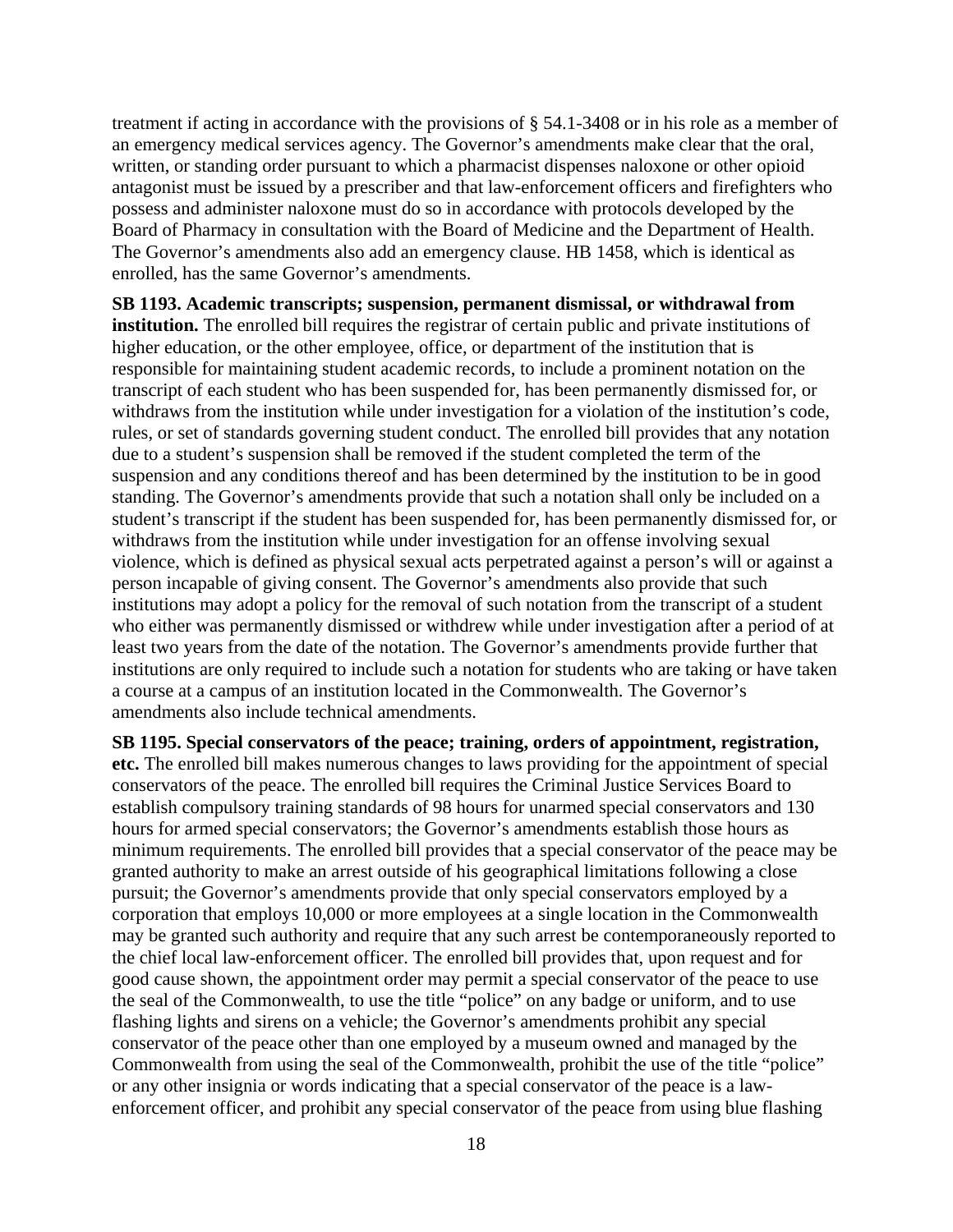lights and sirens on a vehicle, except that the prohibition on the use of sirens shall not apply to business vehicles used in the performance of his duties by a special conservator of the peace employed by a corporation that employs 10,000 or more employees at a single location in the Commonwealth. The enrolled bill requires a special conservator of the peace who is arrested for certain offenses to report such arrest to the Department of Criminal Justice Services (the Department) and to the chief law-enforcement officer of all localities in which he is authorized to serve within 15 days; the Governor's amendments also require such report upon charge or conviction and require that any such report be made within three days. The enrolled bill requires all persons seeking appointment or reappointment as a special conservator of the peace to register with the Department; the Governor's amendments additionally require all persons currently appointed as special conservators to register with the Department.

The Governor's amendments further provide that (i) a locality or its departments or agents may not apply for the appointment of a special conservator of the peace; (ii) an order of appointment for a special conservator of the peace appointed to serve a corporation may not extend the powers of the special conservator of the peace to real property owned by the corporation in other cities or counties; and (iii) the special conservator of the peace must be covered by insurance, rather than bond. The Governor's amendments also remove a provision allowing the governing body of any locality or the sheriff of a county where no police department has been established to enter into a mutual aid agreement with any entity employing special conservators of the peace. HB 2206, which is identical as enrolled, has the same Governor's amendments.

**SB 1196. Mandatory judicial retirement.** The enrolled bill increases the mandatory retirement age for judges from 70 to 73, restricted in the case of judges of the circuit, general district, and juvenile and domestic relations district courts to those judges who are elected or appointed to an original or subsequent term on and after the effective date of the legislation. The Governor's amendment removes the restriction and applies the mandatory retirement age of 73 to all judges. HB 1984, which is identical as enrolled, has the same Governor's amendment.

**SB 1201. Stormwater; municipal separate storm sewer system permittees; dredging.** The enrolled bill directs the State Water Control Board (the Board) to establish a procedure for the approval of dredging operations in the Chesapeake Bay watershed as a method by which to meet pollutant reduction and loading requirements. The enrolled bill provides that before the Board is required to establish the procedure, the Chesapeake Bay Program shall first approve the procedure as a creditable practice for pollutant removal. The enrolled bill requires that any dredging comply with all applicable laws. The enrolled bill also provides that any locality imposing certain stormwater fees may make funds available for stormwater maintenance dredging, including at the point of discharge, where stormwater has contributed to the deposition of sediment in state waters and that such use of the fee is required for any locality in the Lynnhaven River watershed. The Governor's amendment removes the requirement that any locality in the Lynnhaven River watershed use stormwater fees for dredging.

**SB 1232. Administration and enforcement of cigarette laws.** Technical amendment. HB 1955, which is identical as enrolled, has the same Governor's amendment.

**SB 1301. Use of unmanned aircraft systems by public bodies; search warrant required.** The enrolled bill prohibits the use of unmanned aircraft systems by state and local law-enforcement and regulatory entities unless a search warrant has been obtained prior to such use, subject to certain exceptions. The first Governor's amendment modifies an exception that provides that a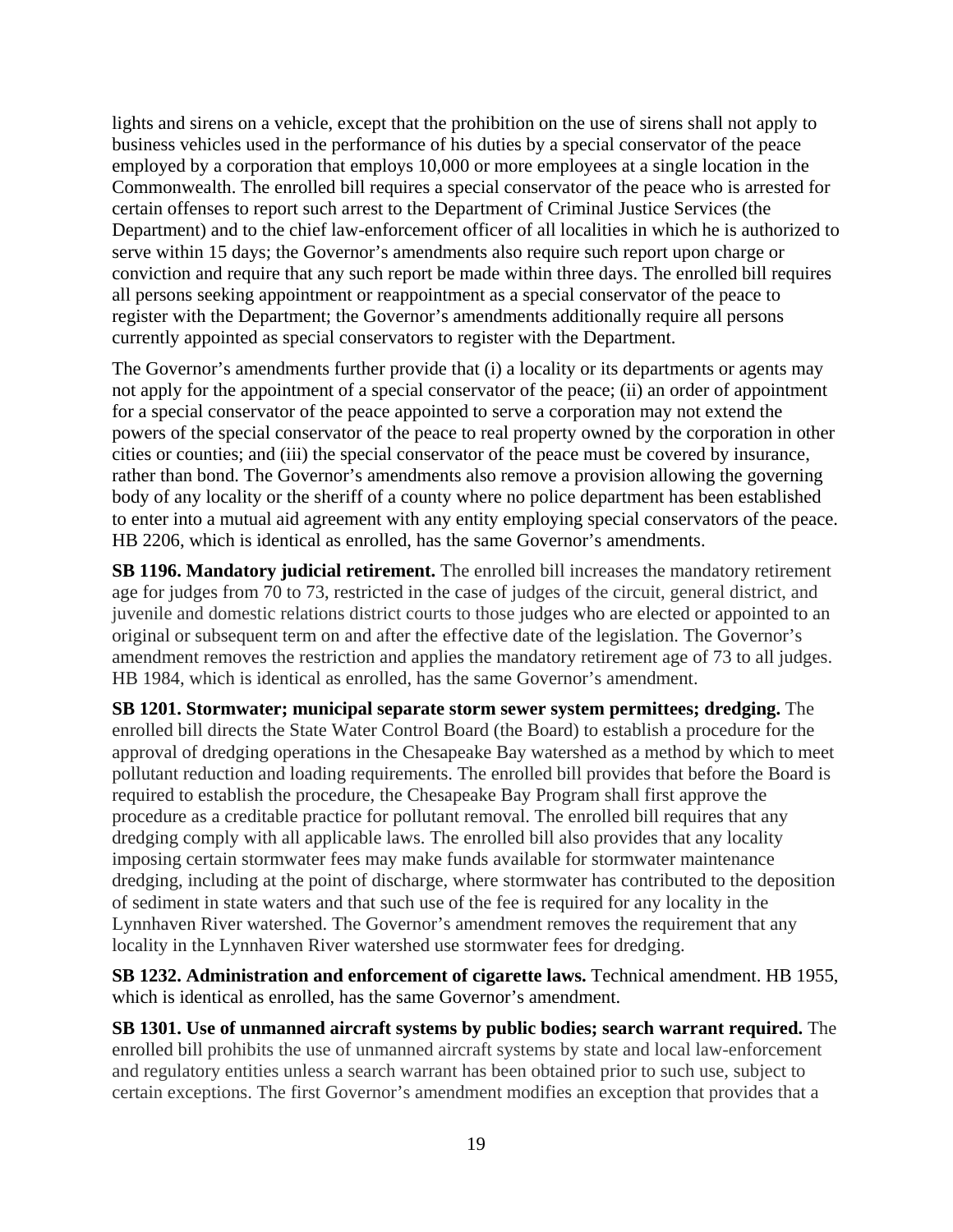warrant is not required when unmanned aircraft systems are used to support the Commonwealth "for purposes other than law-enforcement" by replacing that phrase with "for purposes other than active criminal investigations." The enrolled bill provides that evidence obtained without a search warrant, when required, is not admissible in a criminal or civil proceeding. The second Governor's amendment requires that objections to the admission of evidence in a criminal proceeding must be raised using the same statutory procedure as for suppression of evidence or dismissal of a charge because of an alleged constitutional violation and that a circuit court order prohibiting the use of the evidence may be appealed by the Commonwealth using an existing statutory procedure for pretrial appeals by the Commonwealth. The third Governor's amendment removes an exemption for the Armed Forces of the United States since the bill applies to state and local entities. The first three Governor's amendments are identical to the Governor's amendments to HB 2125. The fourth Governor's amendment is a technical amendment that makes SB 1301 identical to HB 2125 as enrolled.

**SB 1309. Charitable Gaming Board; membership.** The enrolled bill increases the total number of members of the Charitable Gaming Board from nine to eleven and transfers from the Governor to the General Assembly the authority to appoint five of the eleven members. The Governor's amendments change the eligibility of one of his appointees from an individual who is affiliated with a charitable organization to an individual who is not affiliated with a charitable organization.

**SB 1325. Purchase, etc., of tobacco products by minors; liquid nicotine packaging; penalty.** The enrolled bill provides that no person shall sell or distribute a liquid nicotine container on or after January 1, 2016, unless it is packaged in child-resistant packaging and complies with labeling requirements consistent with regulations adopted by the Board of Agriculture and Consumer Services (the Board). Any person who violates the packaging and labeling requirements is guilty of a Class 4 misdemeanor. The enrolled bill provides that any adult may sign for tobacco products, nicotine vapor products, or alternative nicotine products purchased through mail order or the Internet; current law requires the signature of the purchaser. The Governor's Amendment in the Nature of a Substitute removes references to the labeling of liquid nicotine containers; changes the effective date of the prohibition on containers that are not childresistant from January 1, 2016, to October 1, 2015; allows wholesalers or retailers to sell certain existing inventory until January 1, 2016; makes technical amendments; and removes the requirement that the Board adopt regulations to implement the act. HB 2036, which is identical as enrolled, has the same Governor's substitute.

**SB 1333. Virginia Public Procurement Act; small, women-owned, and minority-owned businesses.** The enrolled bill adds historically black colleges and universities (HBCUs) to the definition of minority-owned business. The Governor's amendments provide that a business owned by an HBCU, rather than the HBCU itself, is included under the definition and removes the language relating to the percentage ownership by minority individuals. The Governor's amendments also include a technical amendment to the definition of historically black colleges and universities. HB 2148, which is identical as enrolled, has the same Governor's amendments.

**SB 1350. Voter registration; cancellation of registration.** The enrolled bill requires the general registrars to cancel the registration of any voter for whom the registrar receives notice in accordance with the Driver License Compact that the voter has moved from the Commonwealth. Under current law, such cancellation is permissive. The Governor's amendment returns the law to its current permissive state.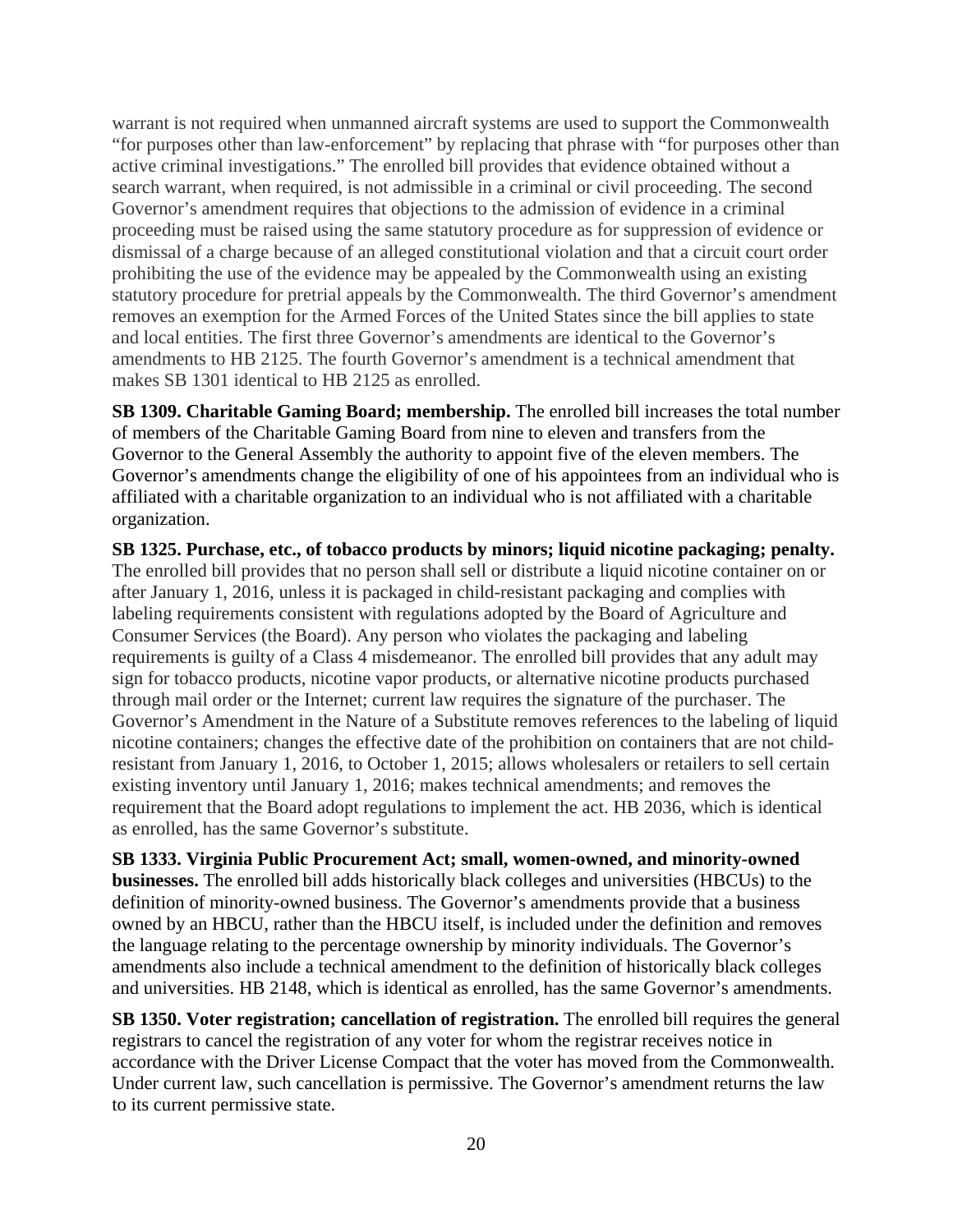**SB 1371. Virginia Public Procurement Act (VPPA); methods of procurement; job order contracting and cooperative procurement.** The enrolled bill clarifies that small purchase procedures include the procurement of non-transportation-related construction and that no such procedures shall waive compliance with the Uniform State Building Code. The enrolled bill adds independent agencies of the Commonwealth to the definition of public body under the VPPA. The enrolled bill also increases contract amounts for job order contracting and provides that (i) order splitting with the intent of keeping a job order under the maximum dollar amounts prescribed is prohibited; (ii) no public body shall issue or use a job order, under a job order contract, solely for the purpose of receiving professional architectural or engineering services that constitute the practice of architecture or the practice of engineering as those terms are defined in § 54.1-400; however, professional architectural or engineering services may be included on a job order where such professional services (a) are incidental and directly related to the job, (b) do not exceed \$25,000 per job order, and (c) do not exceed \$75,000 per contract term; and (iii) job order contracting shall not be used for construction, maintenance, or asset management services for a highway, bridge, tunnel, or overpass. The enrolled bill clarifies the provisions of the VPPA relating to cooperative procurement and requires that by October 1, 2017, the Department of Small Business and Supplier Diversity, public institutions of higher education having level 2 or 3 authority under the Restructured Higher Education Financial and Administrative Operations Act of 2005, any state agency utilizing job order contracting, and the Virginia Association of Counties, the Virginia Municipal League, and the Virginia Association of Governmental Purchasing, on behalf of local public bodies, working cooperatively, report their respective experiences and findings relating to the appropriateness and effectiveness of job order contracting in general, the job order project cost limitations as added by the enrolled bill, and the architectural and professional engineering term contract limits to the Chairmen of the House Committee on General Laws and the Senate Committee on General Laws and Technology. The enrolled bill also requires, for construction projects in excess of \$2 million, that a public body, including public institutions of higher education, provide its justification for use of any procurement method other than competitive sealed bidding to the Director of the Department of General Services. The enrolled bill requires the State Corporation Commission (SCC) to develop a process for the administrative review of its procurement decisions that is consistent with the Constitution of Virginia. The enrolled bill further provides that its provisions shall not apply to any solicitation issued or contract awarded before July 1, 2015, except that the provisions of subsection B of § 2.2-4303.2, as added by the bill, shall apply to any renewal of a job order contract. The Governor's Amendment in the Nature of a Substitute clarifies venue for legal challenges to procurement decisions involving the State Corporation Commission. HB 1835, which is identical as enrolled, has the same Governor's Amendment in the Nature of a Substitute.

**SB 1380. Schedule I drugs.** The enrolled bill adds N-(1-amino-3-methyl-1-oxobutan-2-yl)-1- (cyclohexylmethyl)indazole-3-carboxamide, N-(1-amino-3-methyl-1-oxobutan-2-yl)-1-(5 fluoropentyl)indazole-3-carboxamide, and 3,4-methylenedioxy-N,N-dimethylcathinone to Schedule I of the Drug Control Act. The Governor's amendment corrects the other name for N- (1-amino-3-methyl-1-oxobutan-2-yl)-1-(5-fluoropentyl)indazole-3-carboxamide listed in the enrolled bill. HB 1564, which is identical as enrolled, has the same Governor's amendment.

**SB 1424. State and Local Government Conflicts of Interest Act, General Assembly Conflicts of Interest Act, and Virginia Conflict of Interest and Ethics Advisory Council; certain gifts prohibited; approvals required for certain travel.** The enrolled bill prohibits the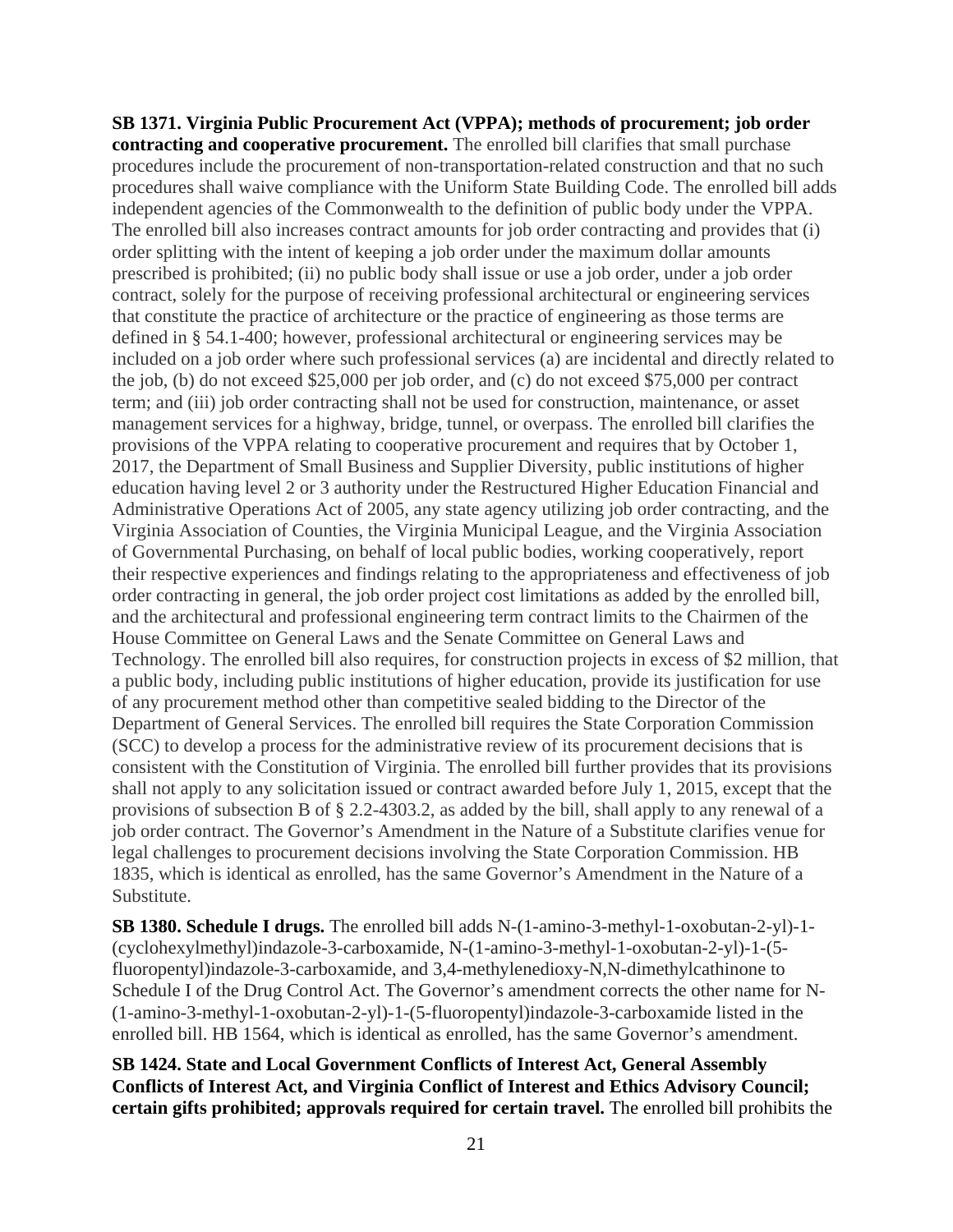acceptance of any single gift with a value in excess of \$100 from certain prohibited persons. The Governor's amendments prohibit the acceptance of any single gift with a value in excess of \$100 and any combination of gifts with an aggregate value in excess of \$100 from certain prohibited persons. The Governor's amendments exempt from aggregation those gifts with a value of less than \$20.

The enrolled bill removes "a person, organization, or business who is a party to or is seeking to become a party to a contract with the Commonwealth" from the list of those persons who, by definition, cannot be a personal friend of a legislator and from whom a legislator cannot accept gifts in excess of the gift limit. The Governor's amendments restore those persons to such lists.

The enrolled bill defines a widely attended event as "an event at which at least 25 persons have been invited to attend or there is a reasonable expectation that at least 25 persons will attend the event and the event is open to the public or is open to individuals (i) who share a common interest, (ii) who are members of a public, civic, charitable, or professional organization, (iii) who are from a particular industry or profession, or (iv) who represent persons interested in a particular issue." The Governor's amendments remove the "open to the public" provision from the definition. Additionally, the enrolled bill creates an exception to the gift limit for food and beverages received at a widely attended event. The Governor's amendments add entertainment and the cost of admission to that exception but require that such gifts be associated with the event for the exception to apply.

The enrolled bill explicitly excludes four types of travel from the definition of gift, thereby exempting such travel from the disclosure requirements. The Governor's amendments remove those four types of travel from the exception to the definition of gift, thereby subjecting such travel to disclosure as required by law. The Governor's amendments would not have the effect of requiring approval for the acceptance of any of those four types of travel.

The enrolled bill requires that the Governor, the Speaker of the House of Delegates, and the Senate Committee on Rules each appoint to the Virginia Conflict of Interest and Ethics Advisory Council (the Council) a retired judge of a court of record. The Governor's amendments replace the appointment of a retired judge with an appointment of a current or former executive branch employee and change "retired" judge to "former" judge for the appointments made by the Speaker and the Senate Committee on Rules.

The enrolled bill permits the Council to review all filed disclosure forms for completeness and to compare those forms with the disclosure forms filed by lobbyists. The Governor's amendments require the Council to additionally conduct a semiannual inspection of a random sample of filed disclosure forms to determine compliance with applicable disclosure requirements and limitation on gifts, the accuracy of information disclosed, and whether filing deadlines were met.

The enrolled bill provides that staff assistance to the Council is provided by the Division of Legislative Services and that the Division shall employ an executive director of the Council, subject to confirmation by the Joint Committee on Rules. The Governor's amendments require the Council to employ an executive director, to be appointed by the Joint Committee on Rules. The Governor's amendments also authorize the Council to employ its own staff.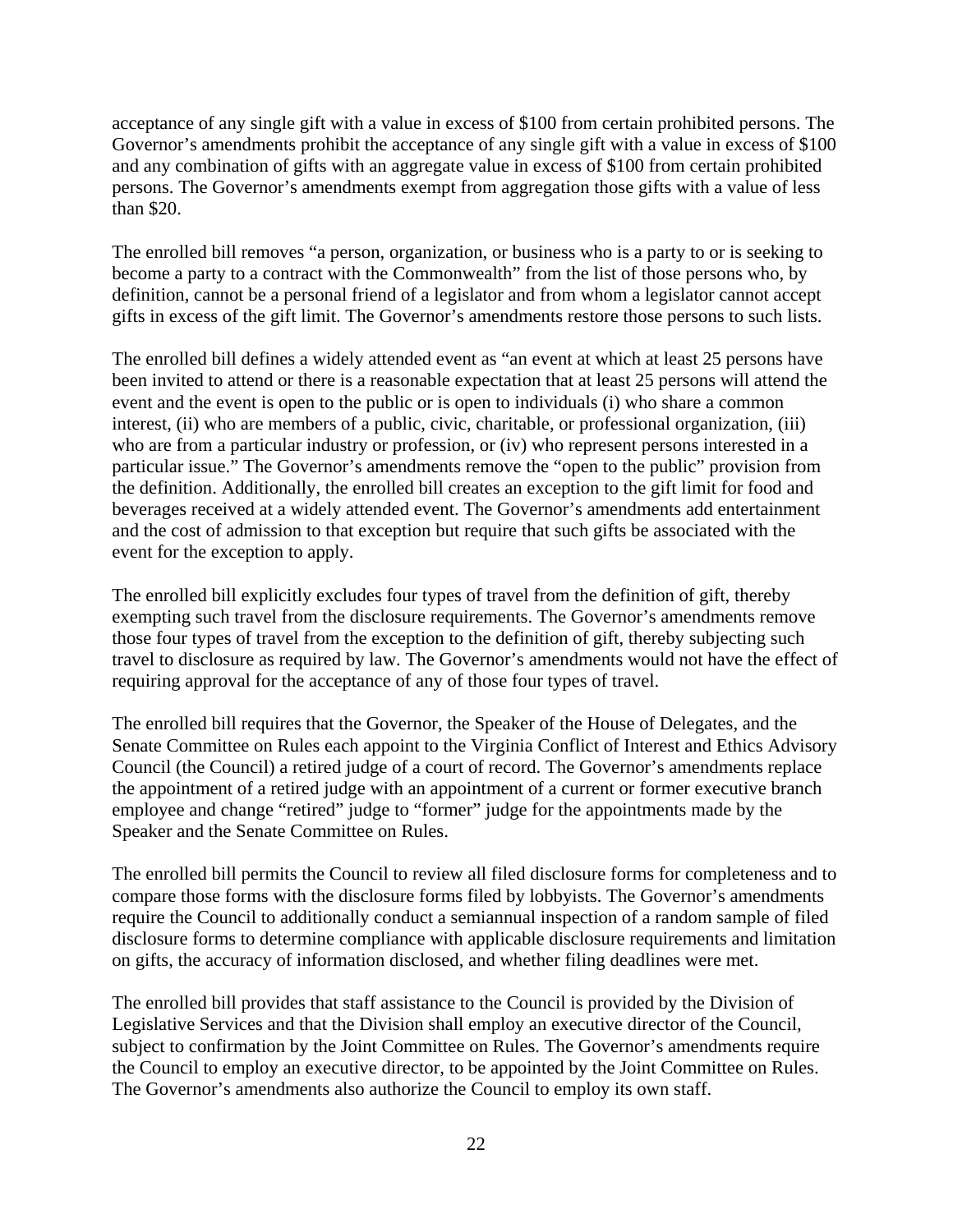Under current law, state and local officers and employees, including persons appointed to boards, commissions, and councils, are defined as having a personal interest in a transaction if they or a member of their immediate family have a personal interest in the property or business that may be affected by the transaction. The Governor's amendments add children, grandchildren, parents, and siblings to that definition. By definition, immediate family includes the spouse or any other person who resides in the same household as and is a dependent of the officer or employee, but does not necessarily include children, grandchildren, parents, or siblings.

The Governor's amendments require members of local electoral boards and general registrars to file statements of financial interests semiannually.

The Governor's amendments authorize the Council to do all acts that are necessary or convenient to carry out its purposes.

The enrolled bill has a delayed effective date of July 1, 2016. The Governor's amendments change the effective date of the provisions of the enrolled bill dealing with the membership of the Council, the Council's duties, and staffing of the Council to July 1, 2015.

The enrolled bill requires local officers and employees to file disclosure forms with the local clerk of the governing body or school board. The Governor's amendments ensure that such officers and employees are not required to file with the Council the filing due on December 15, 2015, as is currently required by law.

The Governor's amendments provide that if members of the new Council are appointed while the General Assembly is not in session, the Council may still exercise its powers and duties until confirmation of its members. The Governor's amendments also provide for the staggering of the terms of the Council's citizen members.

The Governor's amendments also include several technical amendments. HB 2070, which is identical as enrolled, has the same Governor's amendments.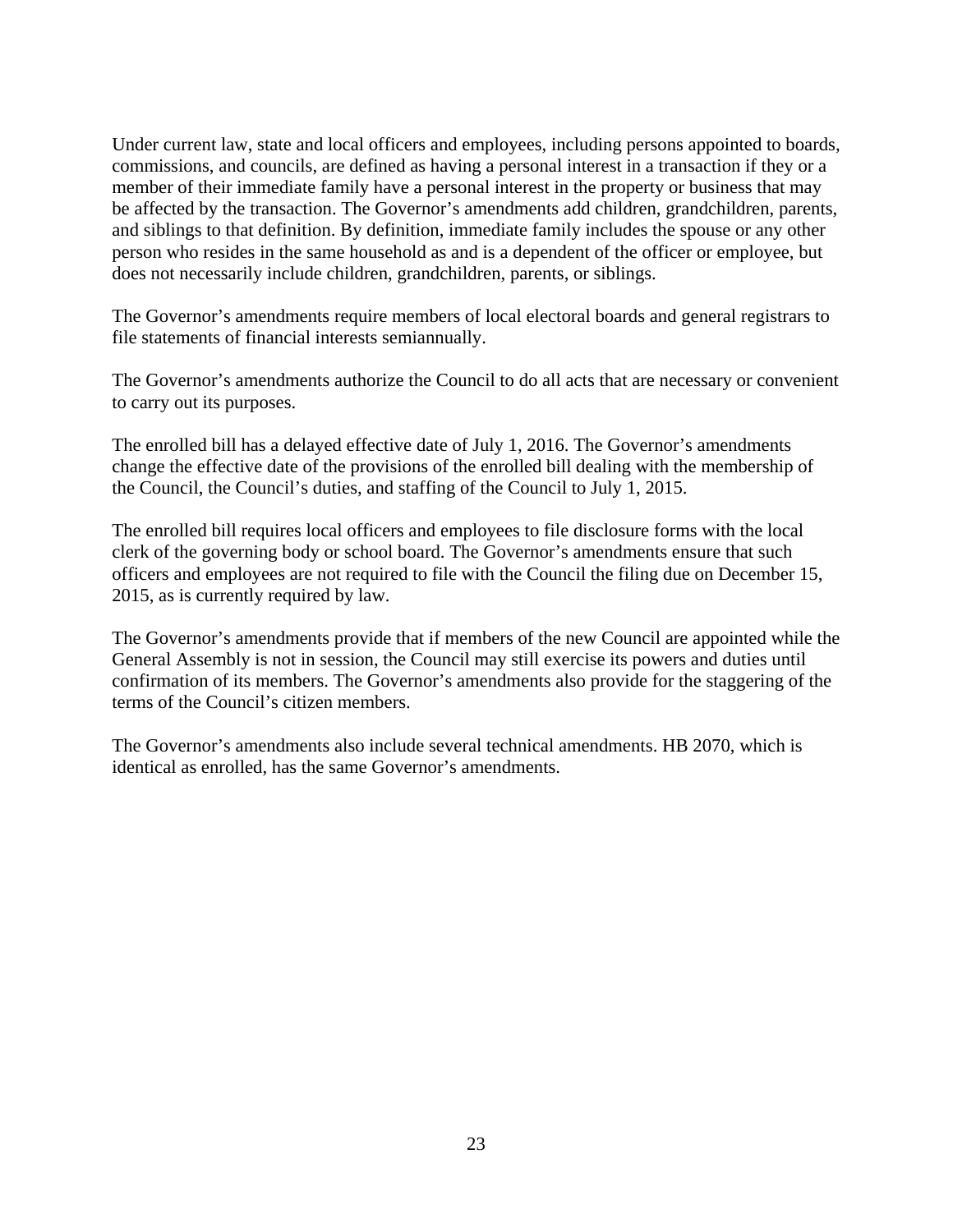# **Governor's Vetoes**

**HB 1318. Applications for absentee ballots; photo identification required.** The enrolled bill requires any voter submitting his application for an absentee ballot by mail or by electronic or telephonic transmission to a facsimile device to submit with his application a copy of one of the forms of identification acceptable under current law. The enrolled bill exempts from this requirement military and overseas voters and persons with a disability. Currently, only a voter who completes his application for an absentee ballot in person is required to show a form of identification. The Governor's veto explanation states:

"Pursuant to Article V, Section 6, of the Constitution of Virginia, I veto House Bill 1318, which requires photo identification for any voter seeking absentee ballots by mail, telephonic or electronic transmission.

"This bill imposes barriers on an eligible voter's ability to obtain and cast an absentee ballot. The requirement would not in any way deter fraudulent voting since it provides no means of verifying the identity of the individual depicted in the submitted photograph.

"The right to vote is a fundamental tenet of our democracy, and we should be doing all we can to facilitate eligible citizens' access to the ballot. This bill would undoubtedly result in the disenfranchisement of qualified eligible Virginian voters and increase the potential for costly and time-consuming litigation."

**HB 1332. House of Delegates districts; technical adjustment.** The enrolled bill changes district assignments of certain census blocks between Districts 5 and 6 in Smyth County and between Districts 42 and 43 in Fairfax County in order to reflect new precinct lines. The Governor's veto explanation states:

"Pursuant to Article V, Section 6, of the Constitution of Virginia, I veto House Bill 1332, which proposes to make technical changes to House of Delegates Districts 5 and 6 in Smyth County and House of Delegates Districts 42 and 43 in Fairfax County.

"Legally, there is some question of the bill's constitutionality. According to Article II Section 6 of the Virginia Constitution, 'The General Assembly shall reapportion the Commonwealth into electoral districts in accordance with this section in the year 2011 and every ten years thereafter.' Proponents of the bill would argue that this language directs the General Assembly to redistrict every ten years, but contains no limitations on the power of the legislature to redistrict in other years. However, in the case of *Little et al. v. Virginia State Board of Elections,* the Richmond Circuit Court interpreted this language to 'limit the General Assembly's authority to reapportion Virginia's electoral districts after the year 2011' (page 15). This finding by the Court raises serious concerns about the bill's constitutionality and increases the risks of costly and timeconsuming litigation.

"Furthermore, this bill sets a terrible precedent. Allowing the legislature to make substantive changes to electoral districts more frequently than once a decade injects further partisanship into a process that I regard as already too partisan. Annual legislative arguments over redistricting and gerrymandering distract the Commonwealth from the serious challenges we face, as well as undermine the trust of our citizens in their government."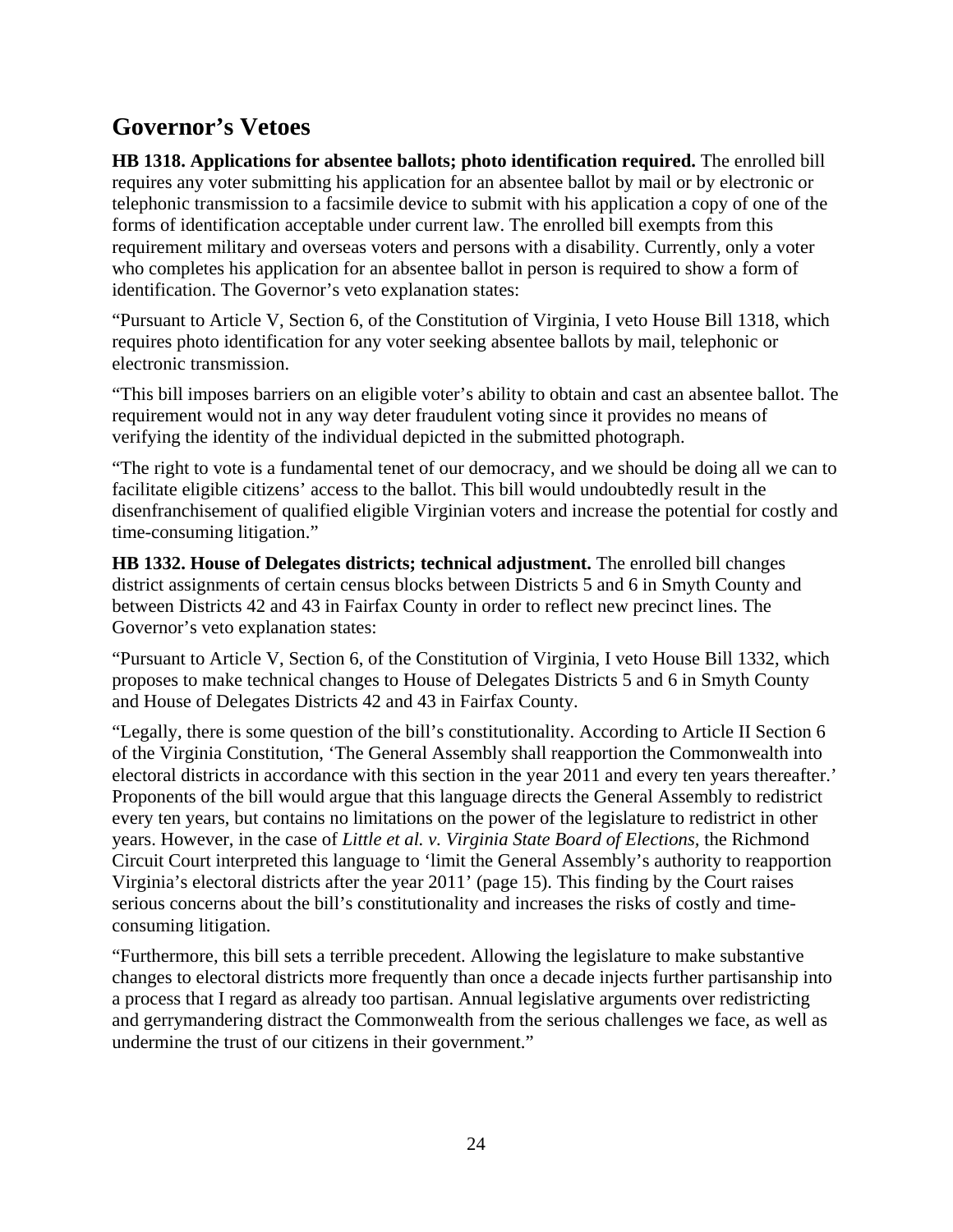**HB 1417. House of Delegates districts; technical adjustment.** The enrolled bill makes technical changes to House of Delegates Districts 7, 8, and 12 in Montgomery County in order to eliminate split voting precincts. The Governor's veto explanation states:

"Pursuant to Article V, Section 6, of the Constitution of Virginia, I veto House Bill 1417, which proposes to make technical changes to House of Delegates Districts 7, 8, and 12 in Montgomery County.

"Legally, there is some question of the bill's constitutionality. According to Article II Section 6 of the Virginia Constitution, 'The General Assembly shall reapportion the Commonwealth into electoral districts in accordance with this section in the year 2011 and every ten years thereafter.' Proponents of the bill would argue that this language directs the General Assembly to redistrict every ten years, but contains no limitations on the power of the legislature to redistrict in other years. However, in the case of *Little et al. v. Virginia State Board of Elections,* the Richmond Circuit Court interpreted this language to 'limit the General Assembly's authority to reapportion Virginia's electoral districts after the year 2011' (page 15). This finding by the Court raises serious concerns about the bill's constitutionality and increases the risks of costly and timeconsuming litigation.

"Furthermore, this bill sets a terrible precedent. Allowing the legislature to make substantive changes to electoral districts more frequently than once a decade injects further partisanship into a process that I regard as already too partisan. Annual legislative arguments over redistricting and gerrymandering distract the Commonwealth from the serious challenges we face, as well as undermine the trust of our citizens in their government."

**HB 1473. General registrars; appointment from adjoining locality.** The enrolled bill permits local electoral boards to appoint a general registrar who is a qualified voter of a county or city that adjoins the county or city for which he is appointed. Current law requires the general registrar to be a qualified voter of the county or city for which he is appointed. The Governor's veto explanation states:

"Pursuant to Article V, Section 6, of the Constitution of Virginia, I veto House Bill 1473, which would permit local electoral boards to appoint a general registrar who is not a qualified voter of the county or city for which he is appointed. Further, House Bill 1473 eliminates the current provisions allowing a city electoral board to appoint a qualified voter of a county to serve as a city general registrar that is wholly surrounded by that county.

"The current provision of 24.2-110 of the Code, in requiring that the general registrar 'be a qualified voter of the county or city for which he is appointed,' contemplates that the appointee have ties to and familiarity with the locality whose election processes he would oversee. House Bill 1473 would vitiate this requirement by permitting appointment of a general registrar from outside that jurisdiction.

"There has been no demonstration of widespread difficulty in recruiting well-qualified individuals to serve as general registrars. If such difficulties exist, the appropriate action is for the electoral board to intensify their recruitment process."

**HB 1608. Prohibiting certain local government practices that would require contractors to provide certain compensation or benefits.** The enrolled bill prohibits local governing bodies from establishing provisions related to procurement of goods, professional services, or construction services that would require a wage floor or any other employee benefit or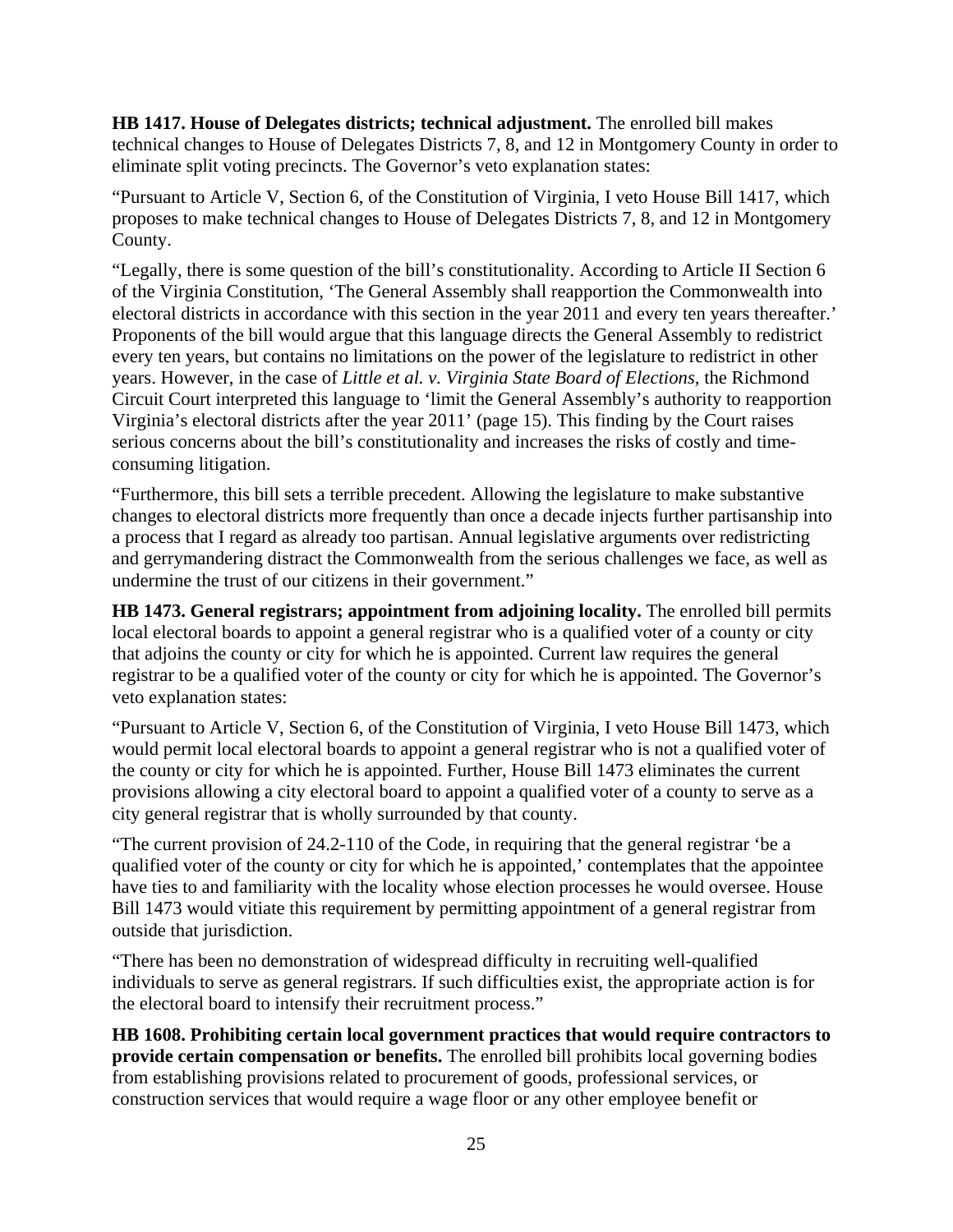compensation above what is otherwise required by state or federal law to be provided by a contractor to one or more of the contractor's employees as part of a contract with the locality. The Governor's veto explanation states:

"Pursuant to Article V, Section 6, of the Constitution of Virginia, I veto House Bill 1608, which would prohibit a local government from requiring that their contractors have a wage floor or other benefit above what is required by state law.

"In recent years, several local governments have required contractors to pay certain wage levels in contracts with localities. These initiatives have provided access to qualified, high-skilled workers and contractors and successfully addressed significant cost of living and workforce disparities in these localities.

"The ability of other local governments to make this choice should be supported, not limited. Decisions regarding municipal contracts should be made by local leaders who fully understand local needs, and the profile of the available workforce, not by members of the General Assembly."

#### **HB 1626. Students receiving home instruction; participation in interscholastic programs.**

The enrolled bill prohibits public schools from joining an organization governing interscholastic programs that does not deem eligible for participation a student who (i) is receiving home instruction; (ii) has demonstrated evidence of progress for two consecutive academic years; (iii) is in compliance with immunization requirements; (iv) is entitled to free tuition in a public school; (v) has not reached the age of 19 by August 1 of the current academic year; (vi) is an amateur who receives no compensation but participates solely for the educational, physical, mental, and social benefits of the activity; (vii) complies with all disciplinary rules and is subject to all codes of conduct applicable to all public high school athletes; and (viii) complies with all other rules governing awards, all-star games, maximum consecutive semesters of high school enrollment, parental consents, physical examinations, and transfers applicable to all high school athletes. The enrolled bill provides that no local school board is required to permit students receiving home instruction in interscholastic programs. The enrolled bill has an expiration date of July 1, 2020. The Governor's veto explanation states:

"Pursuant to Article V, Section 6, of the Constitution of Virginia, I veto House Bill 1626, which prohibits public schools from joining any organization governing interscholastic programs that does not allow home-schooled students to participate.

"More than 300 public schools belong to the Virginia High School League (VHSL), an organization through which member schools have regulated interscholastic competition since 1913. Each year over 200,000 public school students, all of whom satisfy the VHSL's 13 individual eligibility requirements, participate in the league's 27 sports and 11 academic activities.

"Allowing home-schooled students to participate in interscholastic competitions would disrupt the level playing field Virginia's public schools have developed over the past century. For example, VHSL rules state that a student must pass five subjects or the equivalent in the previous semester, and be enrolled in five subjects or the equivalent offered for credit toward graduation, in order to participate in the league's events. While the bill provides that home-schooled students must demonstrate evidence of progress in order to participate in interscholastic activities, the unique nature of their educational situation precludes conformity to the same standards.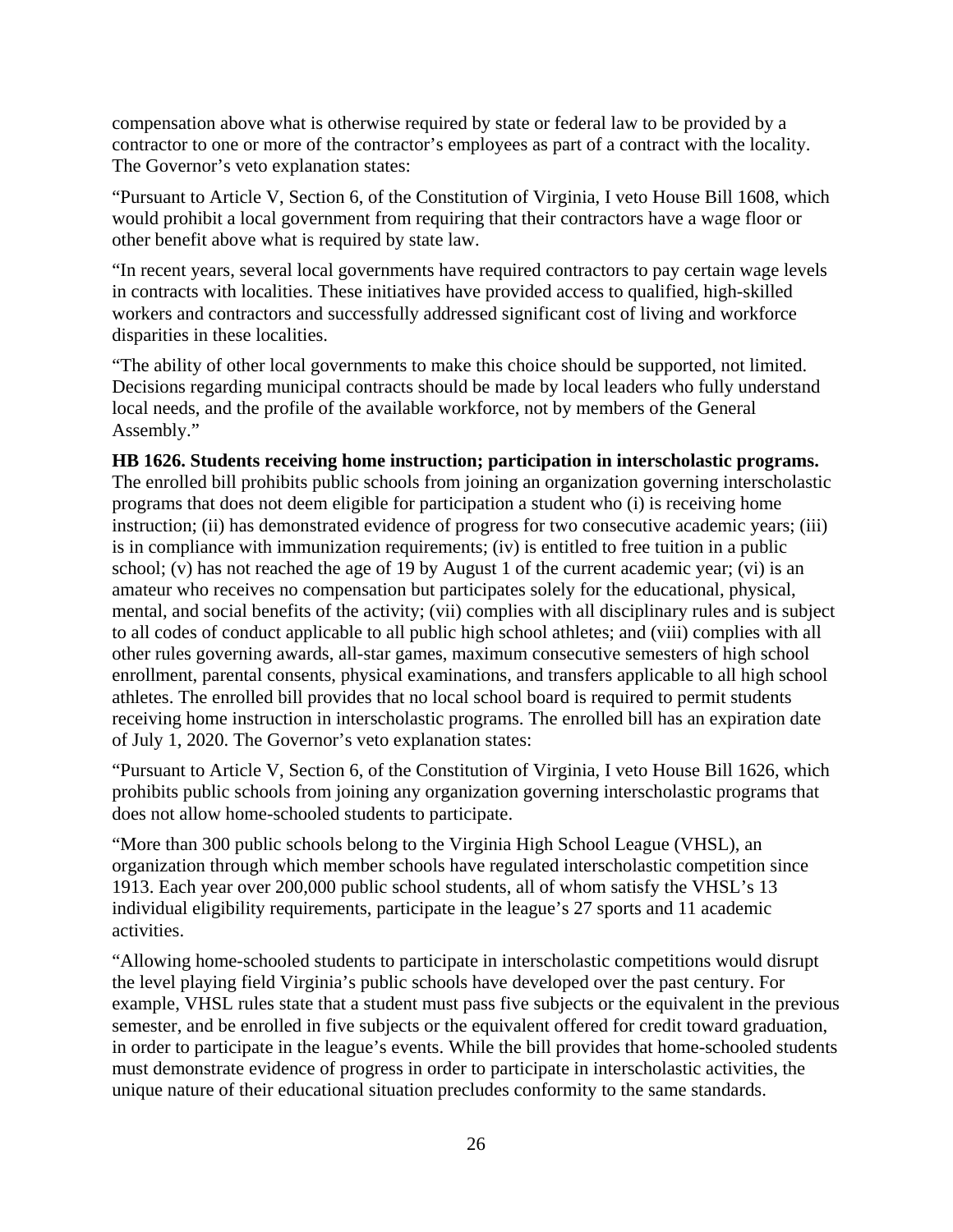"Virginia's public schools provide a complete package of scholastic offerings and access to extracurricular activities. Participation in athletic and academic competitions is a privilege for students who satisfy eligibility requirements. Opening participation in those competitions to individuals who are not required to satisfy the same criteria upends Virginia's extracurricular framework and codifies academic inequality in interscholastic competition."

**HB 1699. House of Delegates districts; technical adjustment.** The enrolled bill changes district assignments of two census blocks between Districts 25 and 26 in Rockingham County in order to reflect a new precinct line. The Governor's veto explanation states:

"Pursuant to Article V, Section 6, of the Constitution of Virginia, I veto House Bill 1699, which proposes to change district assignments of two census blocks between Districts 25 and 26 in Rockingham County.

"Legally, there is some question of the bill's constitutionality. According to Article II Section 6 of the Virginia Constitution, 'The General Assembly shall reapportion the Commonwealth into electoral districts in accordance with this section in the year 2011 and every ten years thereafter.' Proponents of the bill would argue that this language directs the General Assembly to redistrict every ten years, but contains no limitations on the power of the legislature to redistrict in other years. However, in the case of *Little et al. v. Virginia State Board of Elections,* the Richmond Circuit Court interpreted this language to 'limit the General Assembly's authority to reapportion Virginia's electoral districts after the year 2011' (page 15). This finding by the Court raises serious concerns about the bill's constitutionality and increases the risks of costly and timeconsuming litigation.

"Furthermore, this bill sets a terrible precedent. Allowing the legislature to make substantive changes to electoral districts more frequently than once a decade injects further partisanship into a process that I regard as already too partisan. Annual legislative arguments over redistricting and gerrymandering distract the Commonwealth from the serious challenges we face, as well as undermine the trust of our citizens in their government."

**HB 1752. Board of Education; Common Core State Standards.** The enrolled bill prohibits the Board of Education from replacing the educational objectives known as the Standards of Learning with Common Core State Standards without the prior statutory approval of the General Assembly but permits the Board to continue or create an educational standard or assessment that is coincidentally included in the standards referred to as the Common Core State Standards. SB 724, which is identical as enrolled, has the same Governor's veto explanation. The Governor's veto explanation states:

"Pursuant to Article V, Section 6, of the Constitution of Virginia, I veto House Bill 1752, which prohibits the Board of Education from replacing the Standards of Learning with the Common Core State Standards.

"The Commonwealth led the nation nearly two decades ago in the development of statewide educational standards. Virginia's education system is one of the best in the world because of this innovative work. Currently, our state standards meet or exceed the rigor of the Common Core State Standards, while maintaining our independence.

"In June of 2010, the Board of Education echoed this sentiment by unanimously adopting a statement in support of the Standards of Learning and voicing opposition to the Common Core State Standards.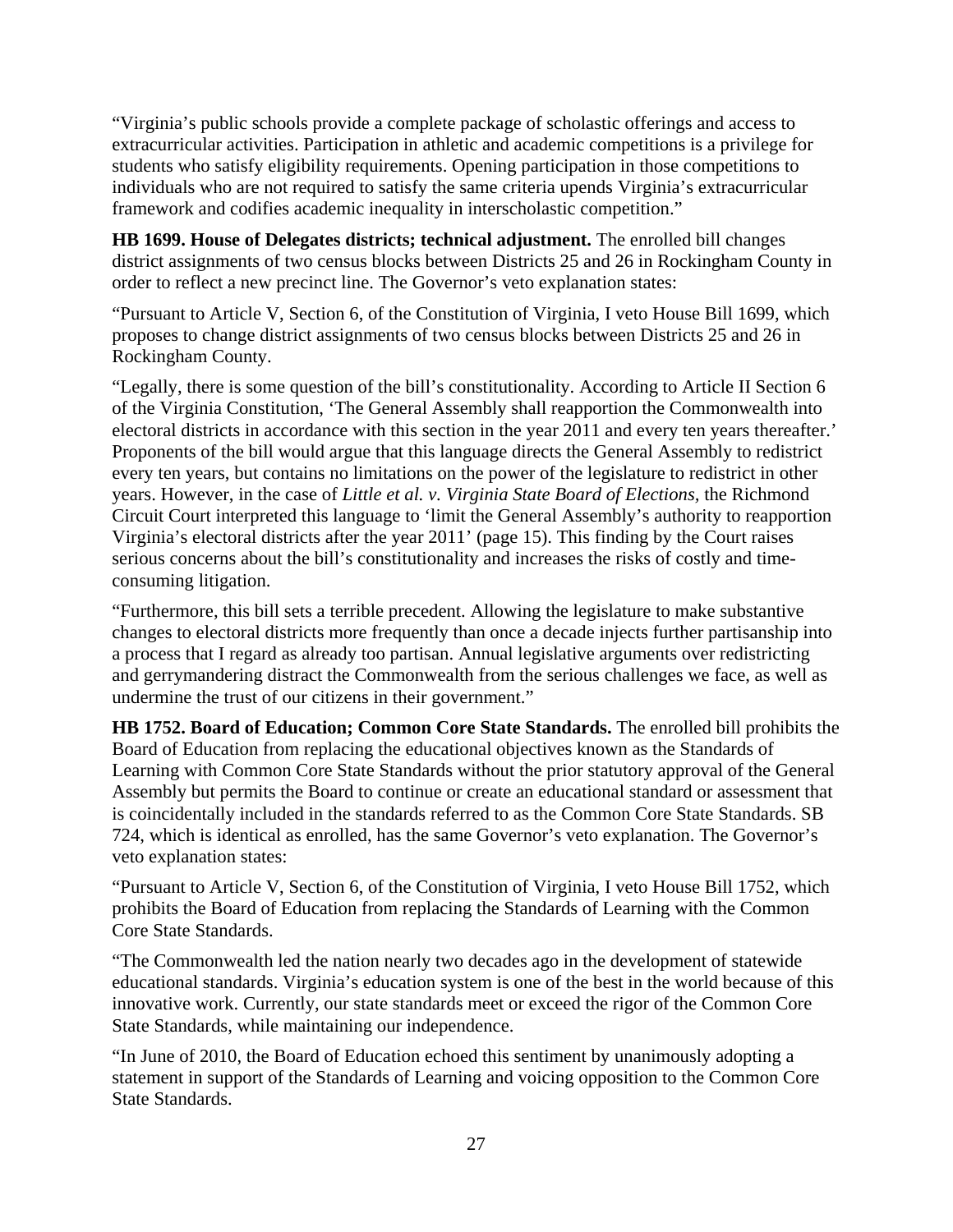"Virginia's institutions and leaders have made it abundantly clear that adopting the Common Core State Standards would be a step backwards. Clear, rigorous, and trusted standards are necessary to ensure that Virginia's students will be prepared to compete in the 21st century. We are also continuing to improve our accountability system through the work of the SOL Innovation Committee.

"However, while I remain opposed to adopting the Common Core State Standards, I am equally opposed to infringing on the Board's authority by adopting unnecessary legislation which establishes rules upon which we have already agreed.

"Given that neither I nor the Board of Education have any intention of replacing the Standards of Learning with the Common Core State Standards, House Bill 1752 is unnecessary."

**HB 2009. Law-enforcement certification of certain firearms.** The enrolled bill provides that when the certification of a chief law-enforcement officer is required by federal law for transfer of a firearm as defined in the National Firearms Act, such certification must be provided within 60 days if the applicant is not prohibited by law from receiving the firearm. If the applicant is prohibited by law from receiving the firearm, the chief law-enforcement officer or his designee shall notify the applicant in writing of the reason for the prohibition. For the purposes of the bill, the definition of firearm is limited to machine guns, rifles and shotguns of a certain length, weapons made from certain rifles or shotguns, and silencers. If the chief law-enforcement officer fails to provide certification within 60 days, the applicant has a right to an ore tenus hearing in circuit court and, unless the evidence shows that the applicant is prohibited by law from receiving the firearm, the court shall order the chief law-enforcement officer to issue the certification within five business days. The Governor's veto explanation states:

"Pursuant to Article V, Section 6, of the Constitution of Virginia, I veto House Bill 2009, which would compel a chief law enforcement officer to provide a certification for the transfer of a machine gun into his locality. Further, House Bill 2009 would create a process to circumvent the chief law enforcement officer if he does not provide a certification within 60 days.

"Under federal law an individual must receive a determination of lawful eligibility at the federal and state level to register to possess a machine gun. Current law allows for the chief law enforcement officer's discretion in making these determinations. A chief law enforcement officer should not be mandated to approve the transfer of machine guns into his community.

"Virginia families and communities are safer with fewer machine guns. I see no compelling reason to circumvent the current process and force machine gun certifications on local law enforcement officials."

**HB 2395. Public works contracts; prevailing wage provisions.** The enrolled bill prohibits state agencies from requiring contractors or subcontractors to pay, or require the payment of, wages, salaries, benefits, or other remuneration to persons employed to perform services in connection with a public works project at a rate that is based on the wages and benefits prevailing for the corresponding classes of laborers and mechanics employed. A corresponding prohibition applicable to state agencies when providing grants or other financial assistance for public works projects is also included. In addition, the enrolled bill provides that it is the policy of the Commonwealth not to implement, adopt, enforce, or require any program, policy, or provision that requires a public works contract to require the payment of wages or other remuneration at a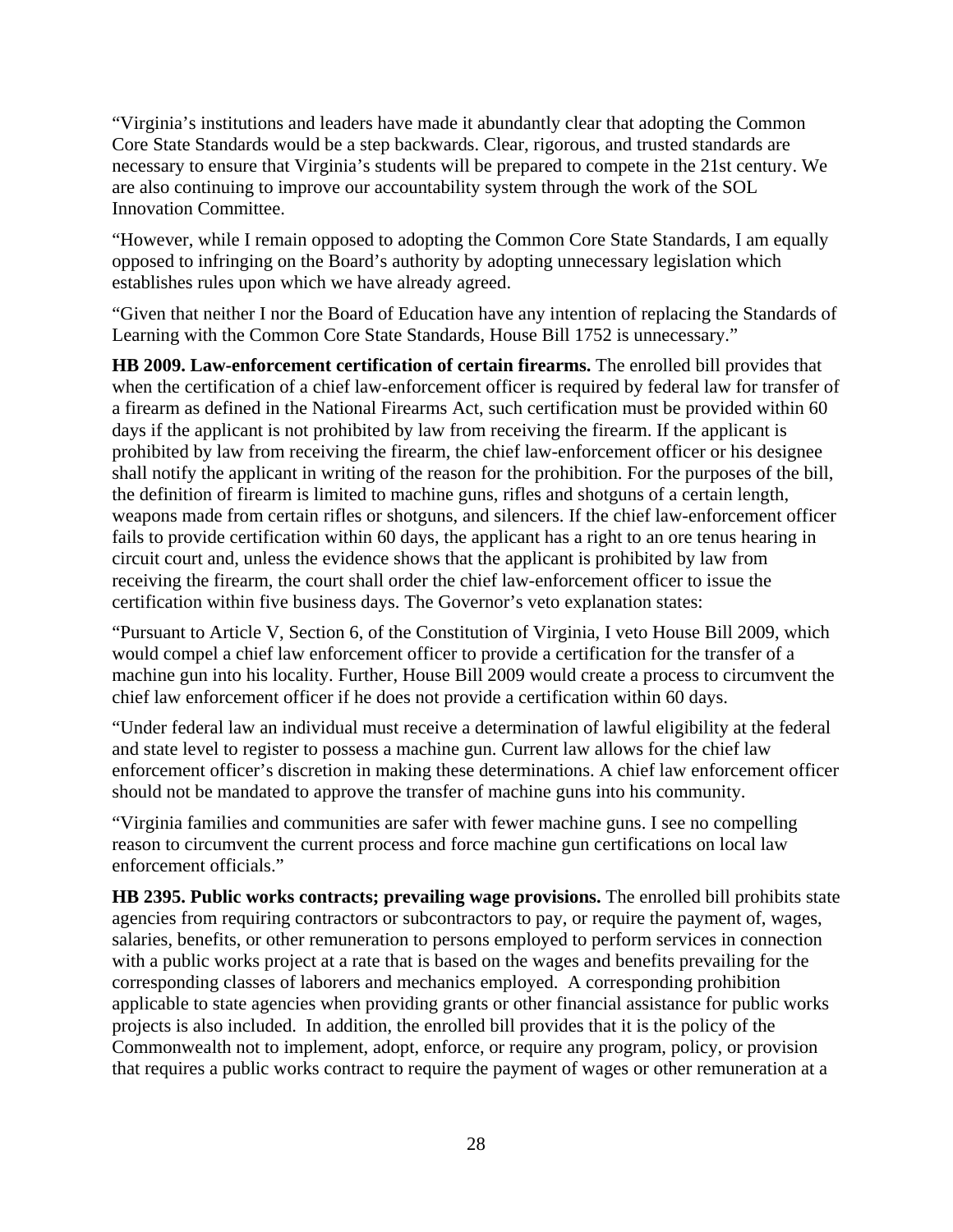rate based on the prevailing wage, whether modeled on the federal Davis-Bacon Act or on a similar law of another state. The Governor's veto explanation states:

"Pursuant to Article V, Section 6, of the Constitution of Virginia, I veto House Bill 2395, which prohibits a state agency from requiring a bidder, contractor or subcontractor from performing services at rates based on prevailing wages and benefits.

"Virginia does not have a statewide prevailing wage law. Accordingly, this bill would have no impact on state funded procurement projects. Additionally, any project funded in whole or in part by federal dollars must adhere to the Davis-Bacon Act, including its federal prevailing wage provisions.

"Projects and employers who adhere to prevailing wage standards improve the lives of working families, local economies and their communities. This legislation attempts to lower wages and impedes future labor agreements. Virginia's efforts should be focused on increasing wages, thus improving the lives of our citizens, rather than placing artificial restrictions on their future earning potential."

**SB 724. Board of Education; Common Core State Standards.** The enrolled bill prohibits the Board of Education from replacing the educational objectives known as the Standards of Learning with Common Core State Standards without the prior statutory approval of the General Assembly but permits the Board to continue or create an educational standard or assessment that is coincidentally included in the standards referred to as the Common Core State Standards. HB 1752, which is identical as enrolled, has the same Governor's veto explanation. The Governor's veto explanation states:

"Pursuant to Article V, Section 6, of the Constitution of Virginia, I veto Senate Bill 724, which prohibits the Board of Education from replacing the Standards of Learning with the Common Core State Standards.

"The Commonwealth led the nation nearly two decades ago in the development of statewide educational standards. Virginia's education system is one of the best in the world because of this innovative work. Currently, our state standards meet or exceed the rigor of the Common Core State Standards, while maintaining our independence.

"In June of 2010, the Board of Education echoed this sentiment by unanimously adopting a statement in support of the Standards of Learning and voicing opposition to the Common Core State Standards.

"Virginia's institutions and leaders have made it abundantly clear that adopting the Common Core State Standards would be a step backwards. Clear, rigorous, and trusted standards are necessary to ensure that Virginia's students will be prepared to compete in the 21st century. We are also continuing to improve our accountability system through the work of the SOL Innovation Committee.

"However, while I remain opposed to adopting the Common Core State Standards, I am equally opposed to infringing on the Board's authority by adopting unnecessary legislation which establishes rules upon which we have already agreed.

"Given that neither I nor the Board of Education have any intention of replacing the Standards of Learning with the Common Core State Standards, Senate Bill 724 is unnecessary."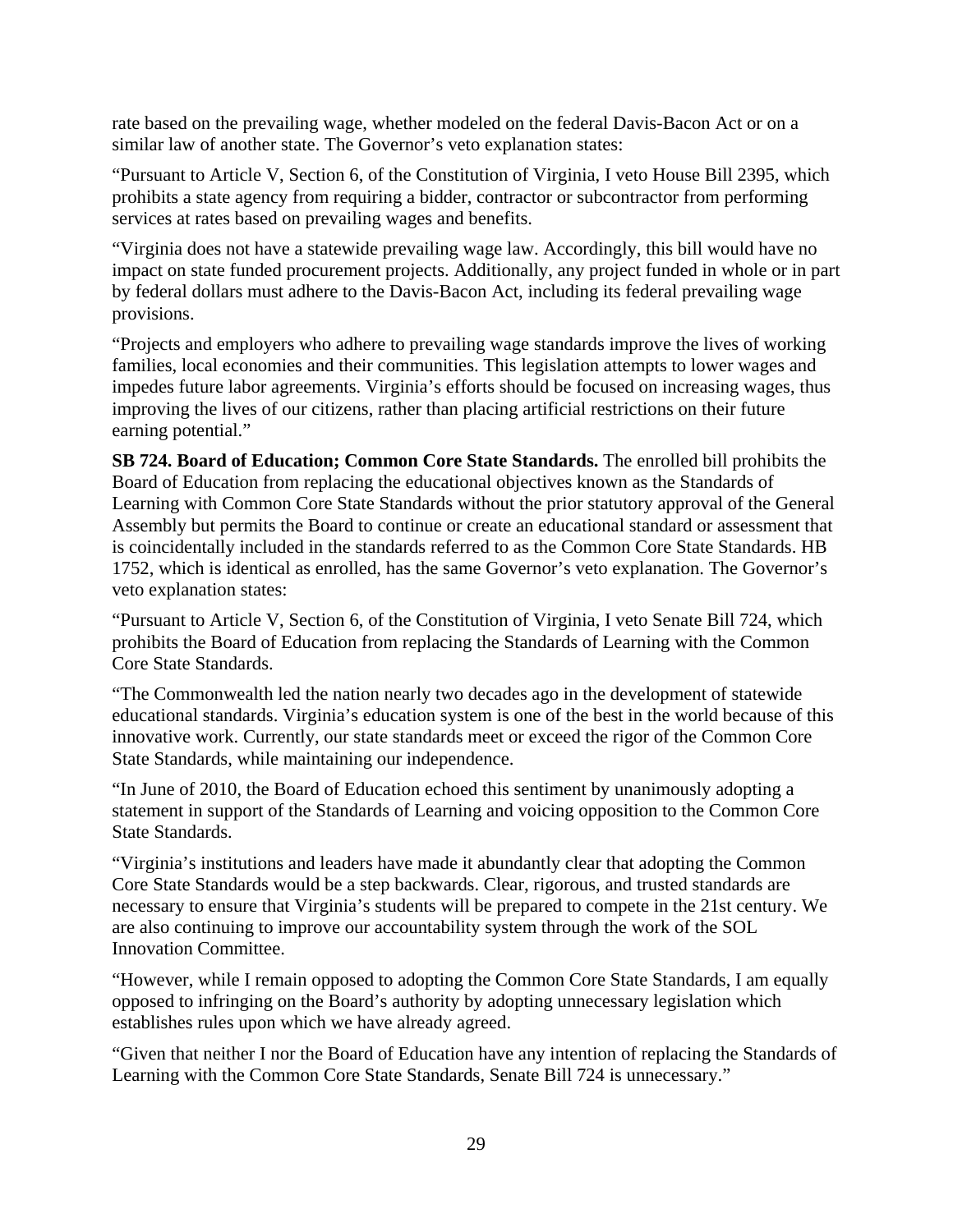**SB 948. Concealed handgun permits; sharing of information.** The enrolled bill provides that information on concealed handgun permittees in the Virginia Criminal Information Network shall not be shared with law enforcement in states that do not have reciprocity agreements with Virginia for the carrying of concealed handguns. The Governor's veto explanation states:

"Pursuant to Article V, Section 6, of the Constitution of Virginia, I veto Senate Bill 948, which would prohibit the Virginia State Police from sharing information regarding an individual's concealed handgun permit status with another state's law enforcement agencies if that state does not have a reciprocity agreement with Virginia.

"Information sharing is the cornerstone of public safety, and it is essential to our law enforcement officers' ability to perform their responsibilities safely and efficiently. Criminals are very mobile, and it is only through information sharing that police are able to identify crossjurisdictional crimes and their perpetrators. Law enforcement agencies must share complete data to be effective. Otherwise agencies work independently in silos, crimes go unsolved, and criminals remain free.

"The sharing of concealed handgun permit information between law enforcement agencies provides officers advanced information concerning whether an individual may be armed. This information is imperative and potentially life-saving. Law enforcement officers face dangerous situations on a daily basis, and they must have the tools and information necessary to accurately assess situations and minimize potential dangers."

**SB 986. Senate districts; adjustment.** The enrolled bill changes district assignments of two census precincts in Louisa County by moving Fredericks Hall from District 17 to District 22 and South Anna from District 22 to District 17. The Governor's veto explanation states:

"Pursuant to Article V, Section 6, of the Constitution of Virginia, I veto Senate Bill 986, which proposes to change district assignments of two census precincts in Louisa County.

"Legally, there is some question of the bill's constitutionality. According to Article II Section 6 of the Virginia Constitution, 'The General Assembly shall reapportion the Commonwealth into electoral districts in accordance with this section in the year 2011 and every ten years thereafter.' Proponents of the bill would argue that this language directs the General Assembly to redistrict every ten years, but contains no limitations on the power of the legislature to redistrict in other years. However, in the case of *Little et al. v. Virginia State Board of Elections,* the Richmond Circuit Court interpreted this language to 'limit the General Assembly's authority to reapportion Virginia's electoral districts after the year 2011' (page 15). This finding by the Court raises serious concerns about the bill's constitutionality and increases the risks of costly and timeconsuming litigation.

"Furthermore, this bill sets a terrible precedent. Allowing the legislature to make substantive changes to electoral districts more frequently than once a decade injects further partisanship into a process that I regard as already too partisan. Annual legislative arguments over redistricting and gerrymandering distract the Commonwealth from the serious challenges we face, as well as undermine the trust of our citizens in their government."

**SB 1059. Office of the Attorney General; employment of special counsel.** The enrolled bill provides that when entering into a contract with special counsel, the Office of the Governor or Office of the Attorney General, as applicable, must make a copy of the contract available to the public on the website of the Governor or the Attorney General. However, the Attorney General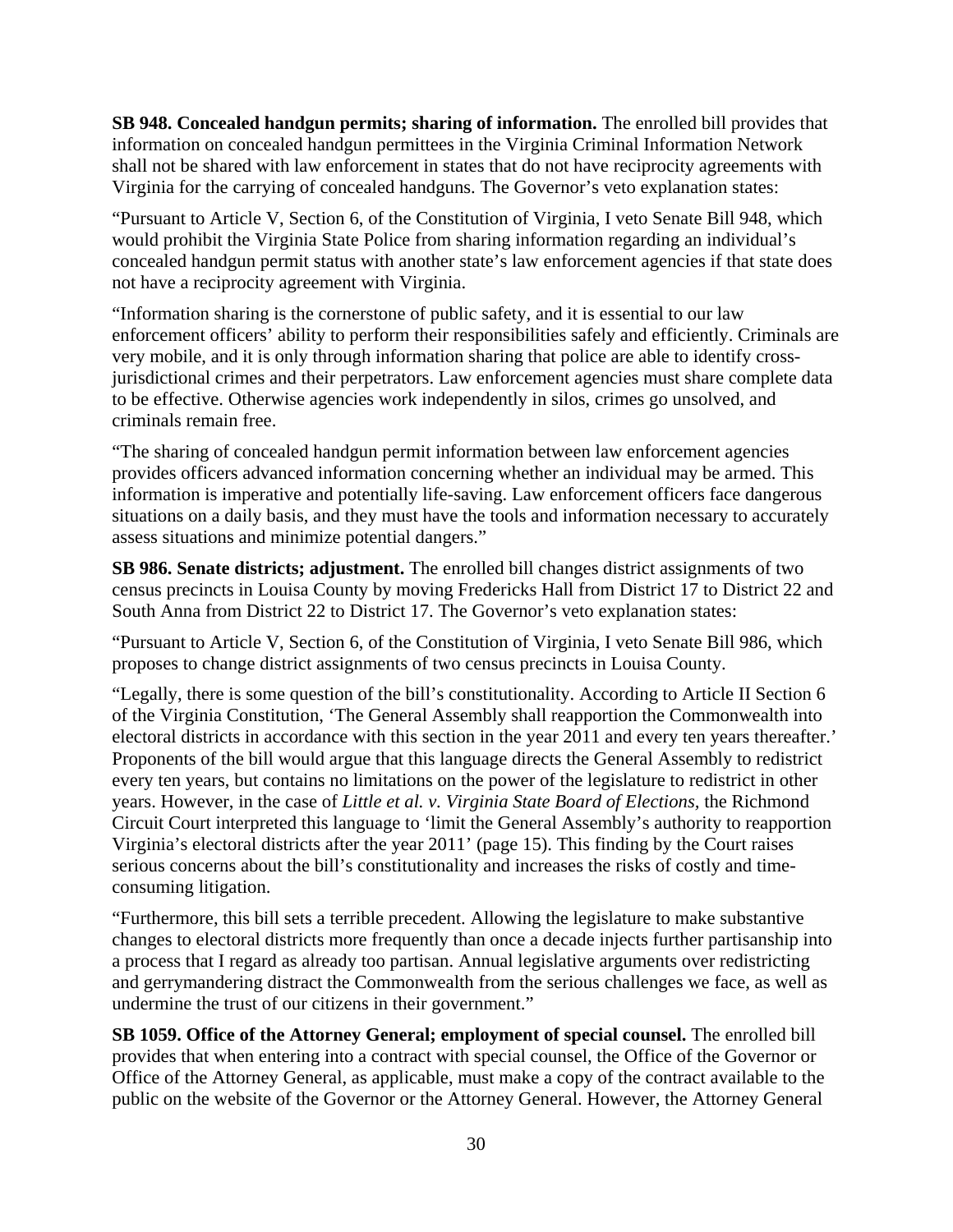may temporarily not disclose such information upon making a written determination that such action is necessary to protect attorney-client or otherwise privileged information or that immediate disclosure of the existence of special counsel, or any other sensitive information, could compromise the initiation, handling, or conclusion of any investigation or case matter handled by the Attorney General or special counsel and might put the Commonwealth and its citizens at a disadvantage. The bill also provides that prior to entering into a contract with special counsel, the Attorney General must make a written determination that the representation is both cost effective and in the public interest. In addition, the bill (i) requires the Governor and the Attorney General to submit an annual report to the General Assembly describing the use of contracts for special counsel, (ii) provides that the Attorney General, or counsel to the Governor in cases in which the Attorney General has a conflict, shall retain control over special counsel, and (iii) limits the contingency fee that may be charged by special counsel depending on the amount recovered. The Governor's veto explanation states:

"Pursuant to Article V, Section 6, of the Constitution of Virginia, I veto Senate Bill 1059, which would needlessly impose harmful restrictions on the ability of the Commonwealth to secure specialized legal services and prosecute its cases.

"The cases in which the Office of the Attorney General is involved are varied in both scale and complexity. In today's legal environment, specialization is often required to represent the people of Virginia in a broad spectrum of cases. The engagement of outside counsel in complex, large, or specialized legal matters can help ensure that Virginians' rights and interests are vigorously advanced in court. This bill would unnecessarily hamstring the Attorney General from securing the quality of legal assistance he may, on occasion, need to advance those rights and interests. Further, the bill would interfere with the Office of the Attorney General's ability to secure sufficient representation for certain employees of the Commonwealth, including law enforcement."

**SB 1084. General Assembly Districts; technical adjustments.** The enrolled bill changes district assignments of certain Loudoun County census blocks between Senate Districts 13 and 33 and House of Delegates Districts 10, 32, 33, 67, and 87 in order to follow new precinct boundaries. The Governor's veto explanation states:

"Pursuant to Article V, Section 6, of the Constitution of Virginia, I veto Senate Bill 1084, which proposes to change district assignments of certain Loudoun County census blocks between Senate Districts 13 and 33 and House of Delegates Districts 10, 32, 33, 67 and 87.

"Legally, there is some question of the bill's constitutionality. According to Article II Section 6 of the Virginia Constitution, 'The General Assembly shall reapportion the Commonwealth into electoral districts in accordance with this section in the year 2011 and every ten years thereafter.' Proponents of the bill would argue that this language directs the General Assembly to redistrict every ten years, but contains no limitations on the power of the legislature to redistrict in other years. However, in the case of *Little et al. v. Virginia State Board of Elections,* the Richmond Circuit Court interpreted this language to 'limit the General Assembly's authority to reapportion Virginia's electoral districts after the year 2011' (page 15). This finding by the Court raises serious concerns about the bill's constitutionality and increases the risks of costly and timeconsuming litigation.

"Furthermore, this bill sets a terrible precedent. Allowing the legislature to make substantive changes to electoral districts more frequently than once a decade injects further partisanship into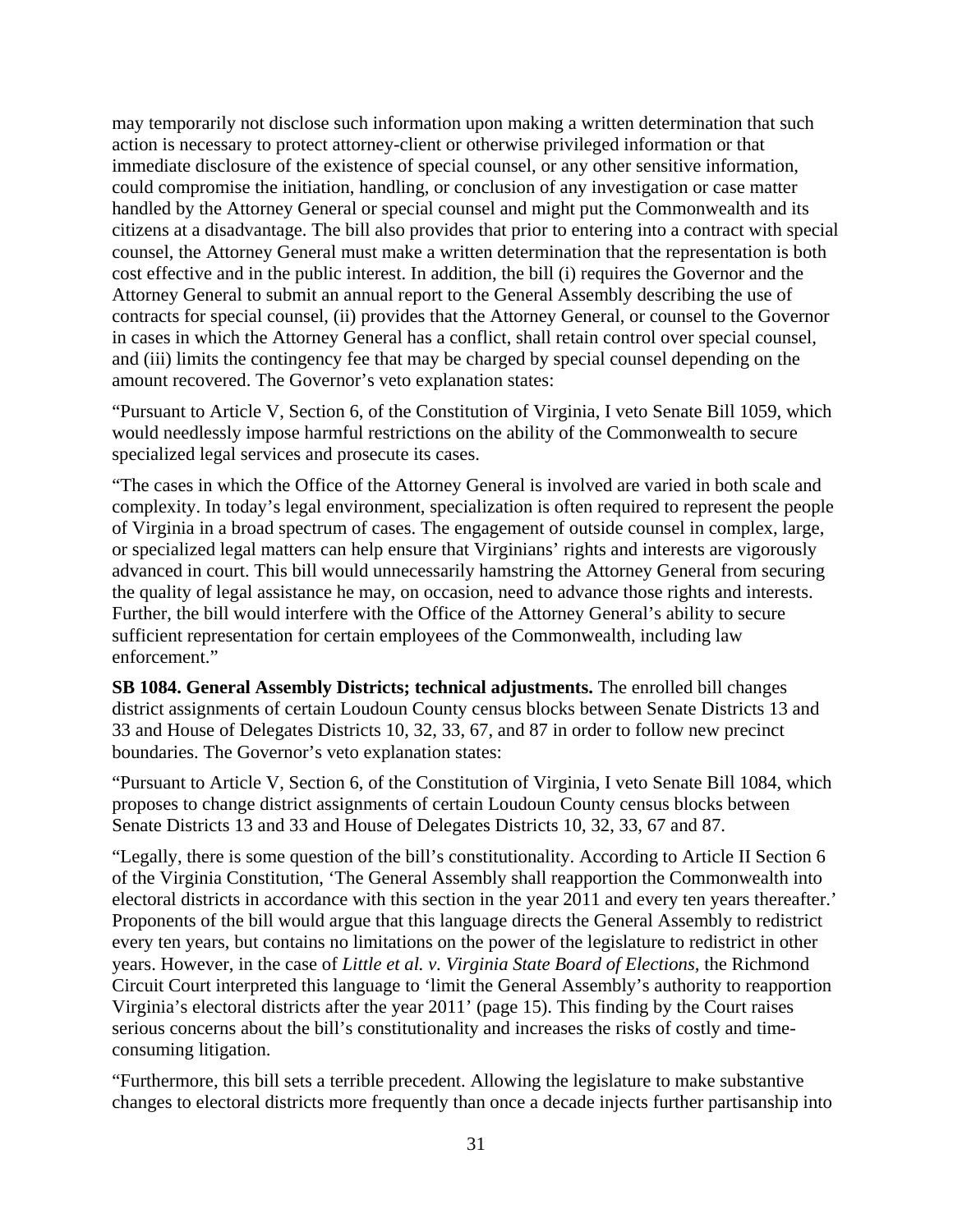a process that I regard as already too partisan. Annual legislative arguments over redistricting and gerrymandering distract the Commonwealth from the serious challenges we face, as well as undermine the trust of our citizens in their government."

**SB 1137. Regulation of transportation of a loaded rifle or shotgun.** The enrolled bill provides that any person who holds a valid concealed handgun permit shall not be subject to the provisions of certain local ordinances that make it unlawful for any person to transport, possess, or carry a loaded shotgun or loaded rifle in any vehicle on any public street, road, or highway within such locality. The Governor's veto explanation states:

"Pursuant to Article V, Section 6, of the Constitution of Virginia, I veto Senate Bill 1137, which would allow a concealed handgun permit holder to have a loaded shotgun or rifle in their vehicle on a public highway in a locality that prohibits transportation of a loaded shotgun or rifle.

"This legislation ignores long-established firearm safety procedures and could endanger law enforcement officers in the line of duty. In 2006, a State Trooper was killed while responding to a vehicle crash. As the crashed vehicle was being loaded on a wrecker, the loaded rifle discharged killing the trooper. No one at the crash scene knew that the loaded rifle was in the vehicle.

"Additionally, there is no relationship between being a valid concealed handgun permit holder and transporting a loaded shotgun or rifle. Concealed handgun permit holders have no required training regarding shotguns or rifles. Therefore, no logical nexus exists to confer on a concealed handgun permit holder a new shotgun or rifle benefit that supersedes local restrictions.

"Protecting law enforcement officers and upholding local firearms safety requirements far outweigh any minor conveniences sought by this legislation."

**SB 1237. Senate districts; adjustments.** The enrolled bill changes district assignments of census blocks in Albemarle County between Districts 17 and 25 in order to exchange two precincts and to reunite two split precincts. The Governor's veto explanation states:

"Pursuant to Article V, Section 6, of the Constitution of Virginia, I veto Senate Bill 1237, which proposes to change district assignments of census blocks in Albemarle County between Districts 17 and 25.

"Legally, there is some question of the bill's constitutionality. According to Article II Section 6 of the Virginia Constitution, 'The General Assembly shall reapportion the Commonwealth into electoral districts in accordance with this section in the year 2011 and every ten years thereafter.' Proponents of the bill would argue that this language directs the General Assembly to redistrict every ten years, but contains no limitations on the power of the legislature to redistrict in other years. However, in the case of *Little et al. v. Virginia State Board of Elections,* the Richmond Circuit Court interpreted this language to 'limit the General Assembly's authority to reapportion Virginia's electoral districts after the year 2011' (page 15). This finding by the Court raises serious concerns about the bill's constitutionality and increases the risks of costly and timeconsuming litigation.

"Furthermore, this bill sets a terrible precedent. Allowing the legislature to make substantive changes to electoral districts more frequently than once a decade injects further partisanship into a process that I regard as already too partisan. Annual legislative arguments over redistricting and gerrymandering distract the Commonwealth from the serious challenges we face, as well as undermine the trust of our citizens in their government."